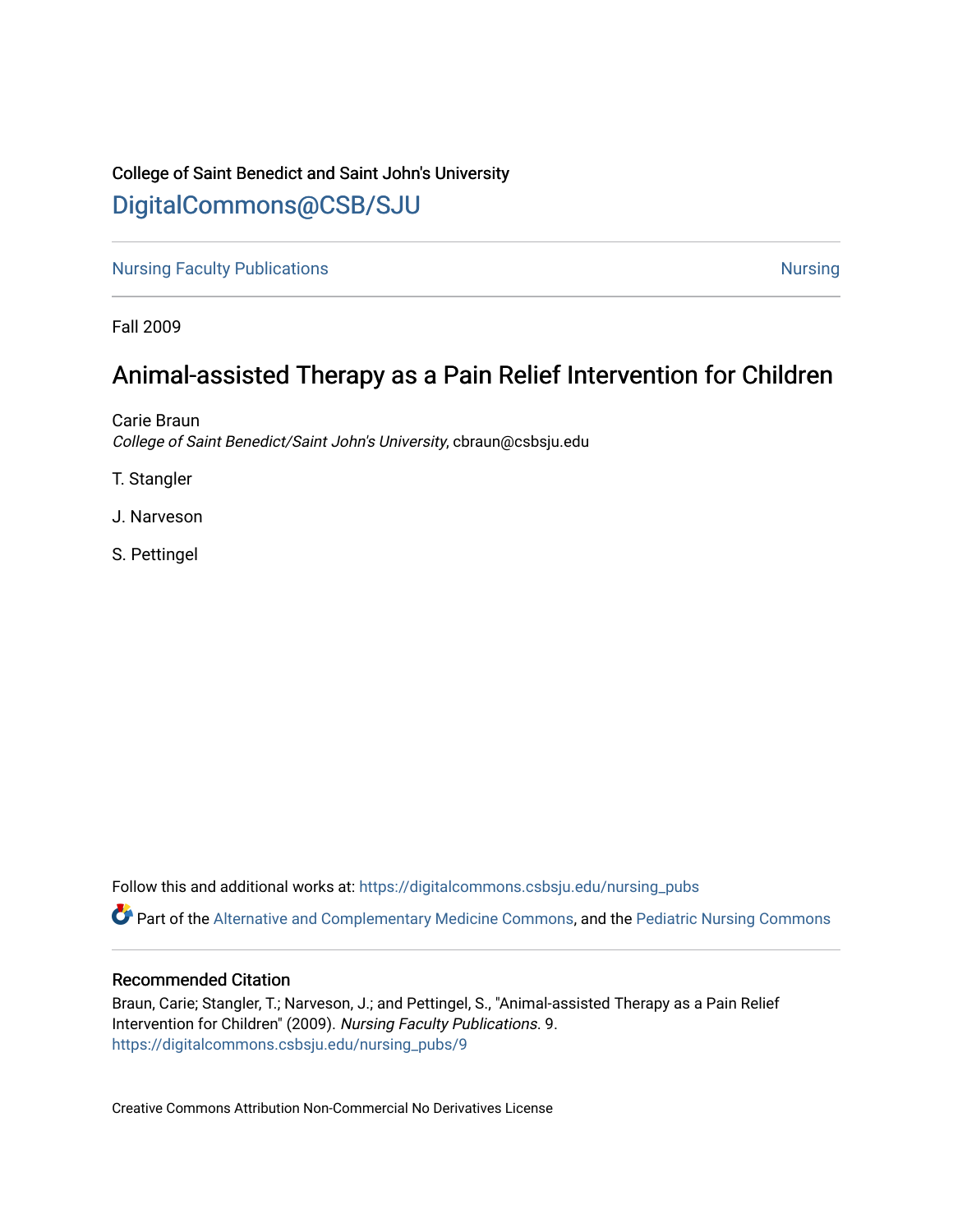## RUNNING HEAD: Animal-Assisted Therapy

Animal-Assisted Therapy as a Pain Relief Intervention for Children

Carie Braun, Ph.D.<sup>a</sup>

Teresa Stangler<sup>a</sup>

Jennifer Narveson<sup>a</sup>

Sandra Pettingell Ph.D.<sup>b</sup>

<sup>a</sup>College of Saint Benedict/Saint John's University Dept. of Nursing, 37 College Ave.

South, Saint Joseph, Minnesota, USA

[cbraun@csbsju.edu;](mailto:cbraun@csbsju.edu) [tkstangler@csbsju.edu;](mailto:tkstangler@csbsju.edu) [jrnarveson@csbsju.edu](mailto:jrnarveson@csbsju.edu)

<sup>b</sup>University of Minnesota School of Nursing, 308 Harvard St. SE, Minneapolis, Minnesota,

USA

[erick100@umn.edu](mailto:erick100@umn.edu)

Corresponding author: Dr. Carie Braun

College of Saint Benedict/Saint John's University

37 College Ave. South

Saint Joseph, MN 56374

Tel: 00-1-320-363-5223

Fax: 00-1-320-363-6099

cbraun@csbsju.edu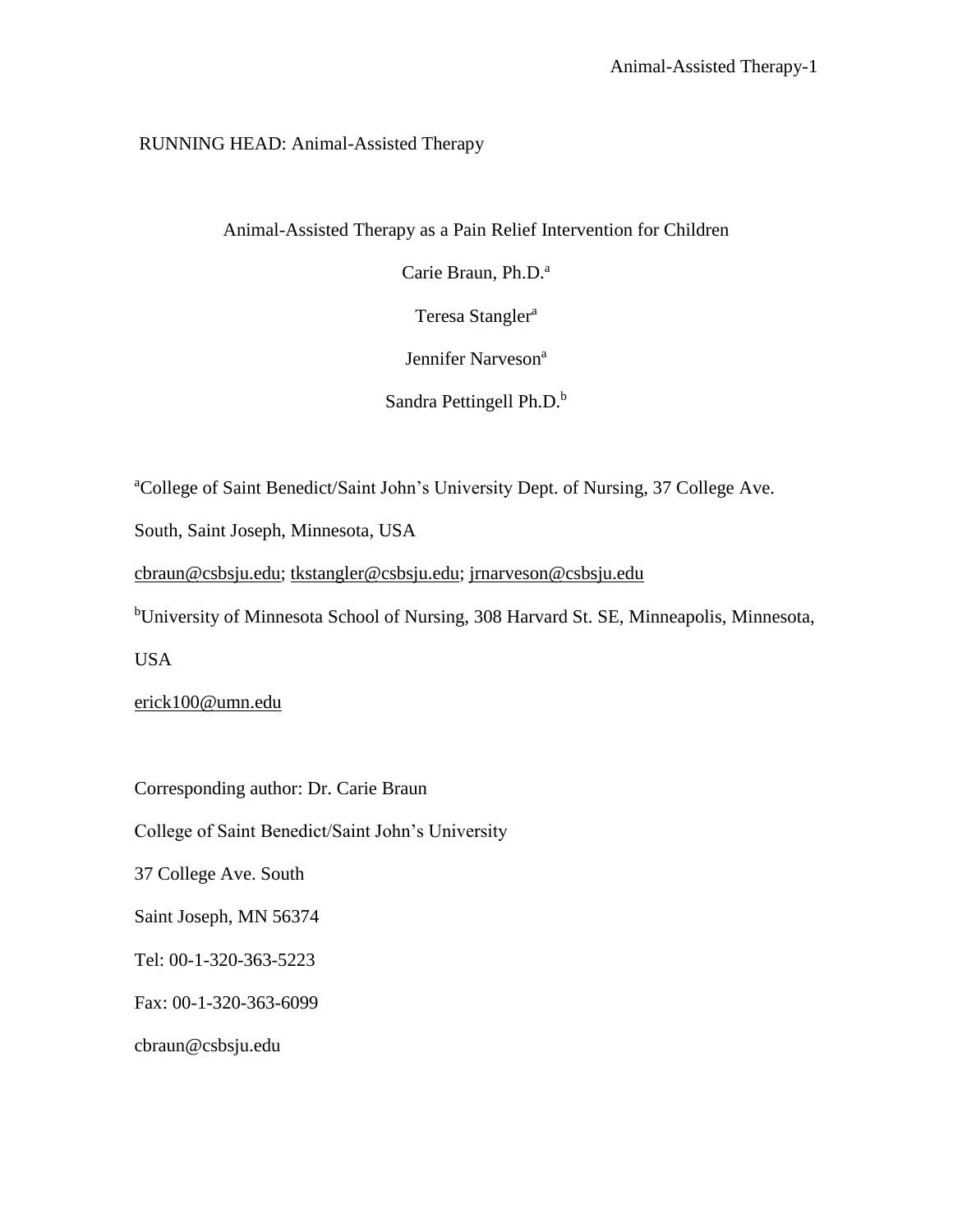## ABSTRACT

Animal-assisted therapy (AAT) is a healing modality involving a patient, an animal therapist, and handler with a goal of achieving a specified therapeutic outcome. Despite the myriad of studies documenting the benefits of AAT, no studies have yet determined the impact of animals on alleviation of pain in children. Therefore, a quasi-experimental intervention design was used to capture the change in pain and vital signs with  $(n=18)$  or without (n=39) AAT in children ages 3-17 in one acute care pediatric setting. The AAT intervention group experienced a significant reduction in pain level compared to the control group, t(55)=-2.86, p=.006. Although blood pressure and pulse were not impacted, respiratory rates became significantly higher in the AAT group (by an average of 2.22 breaths/minute) as compared to the control group,  $t(55)=2.63$ ,  $p=.011$ . This study provides further support to the numerous health benefits of AAT, particularly for children in pain.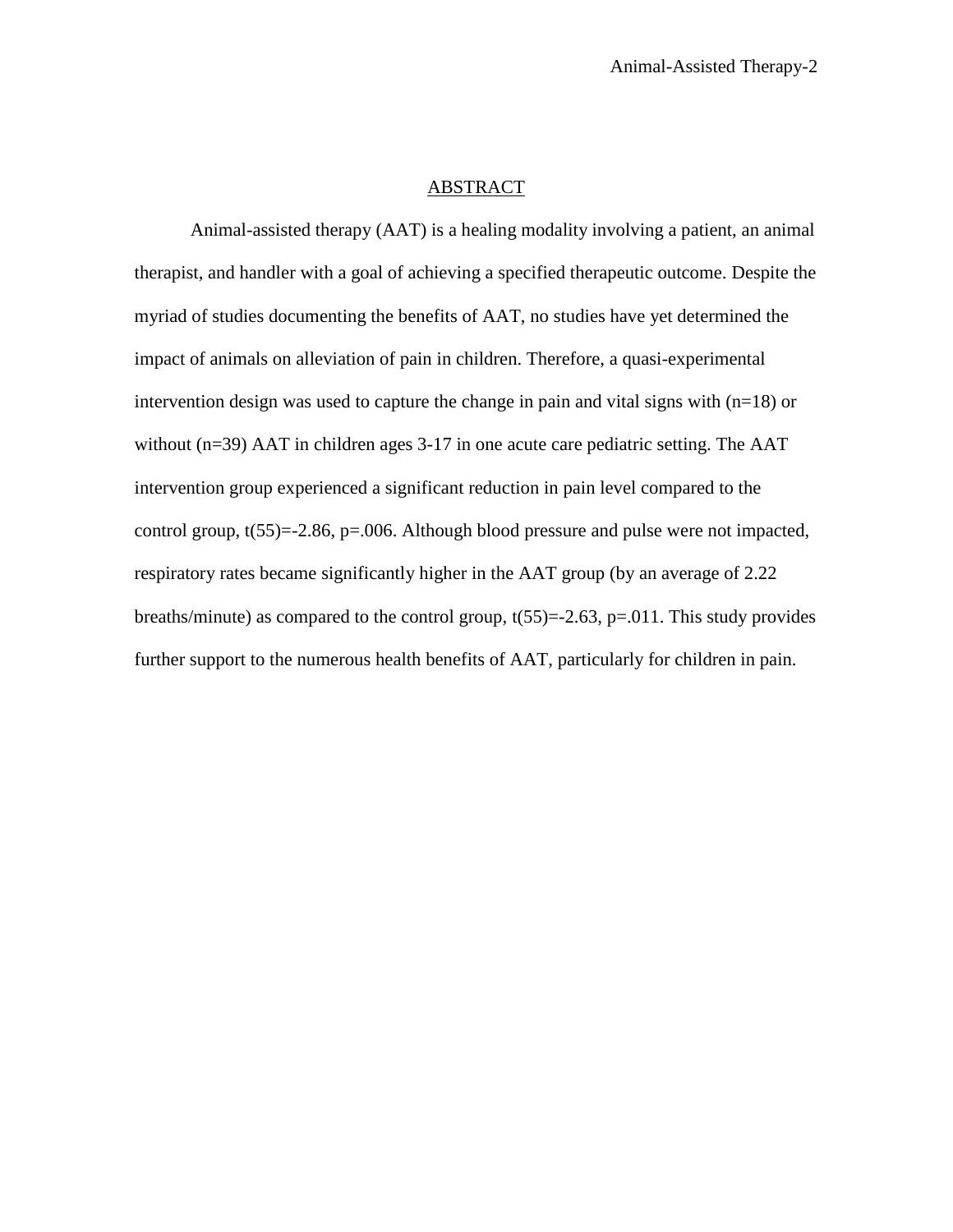Key Words: animal-assisted therapy, animal-assisted intervention, pet therapy, pain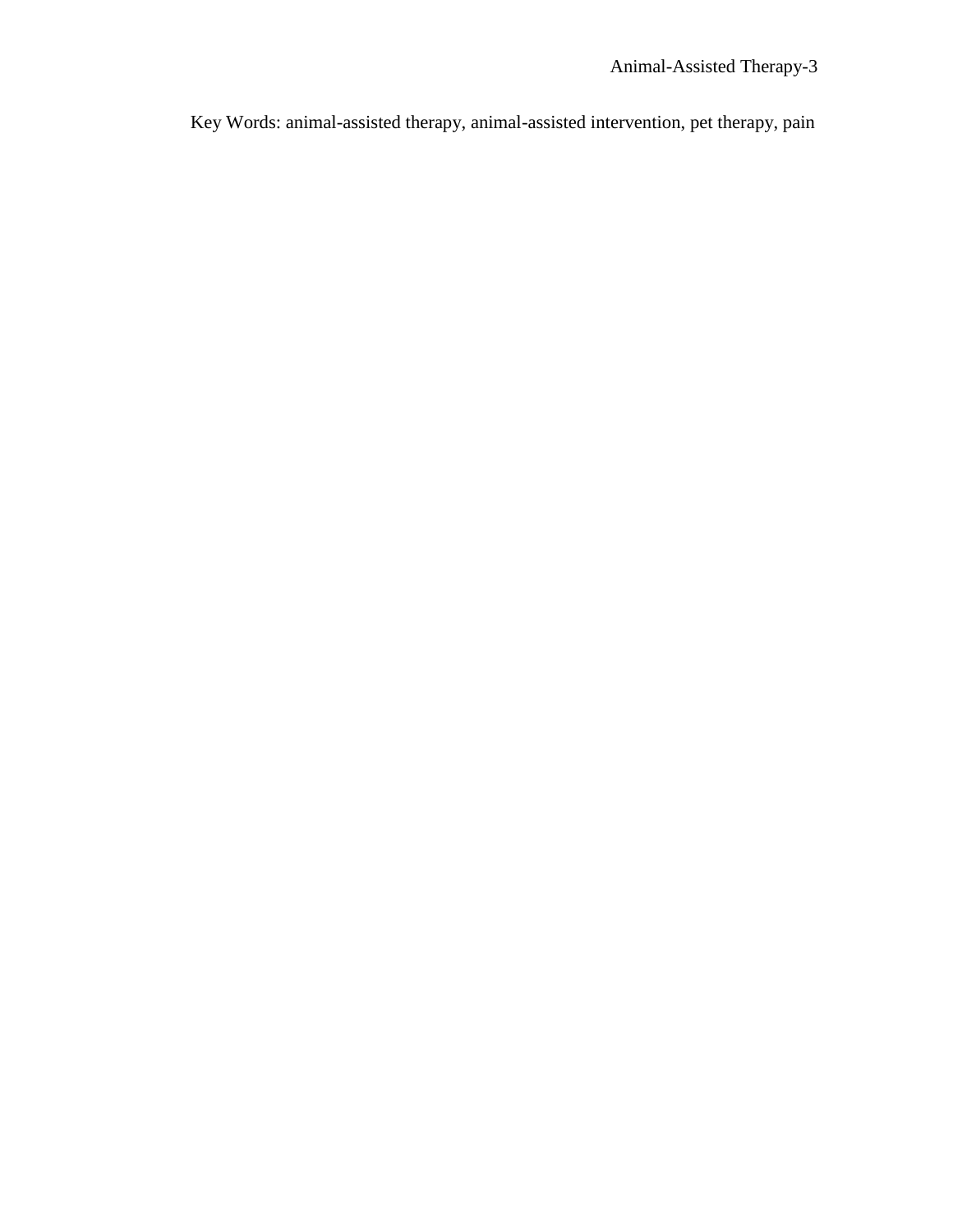## INTRODUCTION

The symbiosis between humans and animals extends to primitive times when select animals were viewed as protectors, companions, and cultural icons.<sup>1</sup> Throughout history, animals have played an important role in the lives of humans. <sup>2</sup> This complex relationship has been defined both within the confines of the incidental human interaction with companion animals as well as the formal role of animals as therapists or healers. In 1860, Florence Nightingale commented on the positive impact of small animals on those with chronic illness. <sup>3</sup> Over 100 years later, the human health benefits from exposure to companion animals, both psychological and physical, have been well-documented. 4-25

Animal-assisted therapy (AAT) differs from common interaction with companion animals. AAT, also referred to as animal-assisted intervention, is an intentional and distinct healing modality<sup>26</sup> involving a patient, a trained animal as therapist, and the human owner or handler with a goal of facilitating the patient success in achieving therapeutic goals.<sup>8</sup> Such goals can include improvement in physical, social, emotional, and cognitive functioning.<sup>27</sup> Animal therapists are most commonly dogs or cats but can also include birds, guinea pigs, fish, horses, dolphins, and others. The aim is to match the patient's needs with the animal best suited to meet that need.<sup>28</sup> The animals are extensively trained and have a clear therapeutic goal; the relationship terminates when the therapy is complete.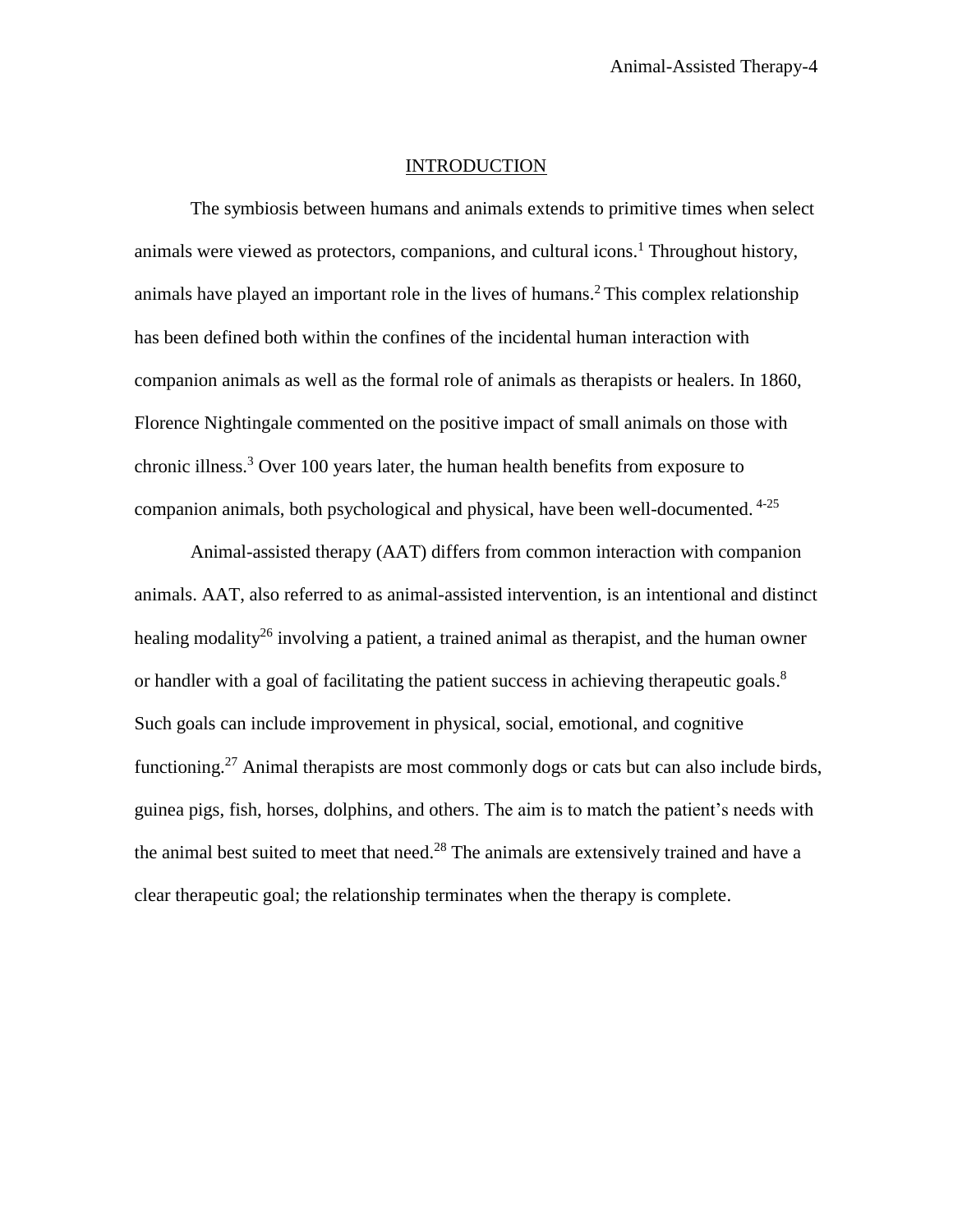### LITERATURE REVIEW

The interest in AAT has been fueled by studies supporting the many health benefits. Animal-assisted therapy has proven a useful adjunct in a variety of settings including mental health facilities,  $8,29-32$  nursing homes,  $33-36$  and hospitals  $37-39$  where most studies were performed with adult patients with variable interventions, goals, patient characteristics, and patient needs. In these studies, AAT resulted in significant reductions in anxiety, agitation, and fear. In children, AAT dogs decreased distress during painful medical procedures, 40 promoted calmness in a child with post-traumatic stress disorder, $41$  and increased attention and positive behaviors in children with pervasive developmental disorders.<sup>42</sup> Dolphins increased attention and language skills among children with autism. 43 In one ethnographic study, the AAT dog exhibited a "sixth sense" and was able to predict an adolescent's seizures. 29

Nurses are acutely aware of the need to study and utilize effective pharmacologic and non-pharmacologic pain interventions, particularly for children. It is well known that the experience of hospitalization can be stressful for both children and their parents and is often associated with pain, helplessness, fear, and boredom. 16,44,45 Animal-assisted therapy has been shown to facilitate a child's coping with hospitalization.<sup>16</sup> This may have an impact on pain perception but, to date, no formal studies on the relationship between AAT and pain perception in hospitalized children have been reported.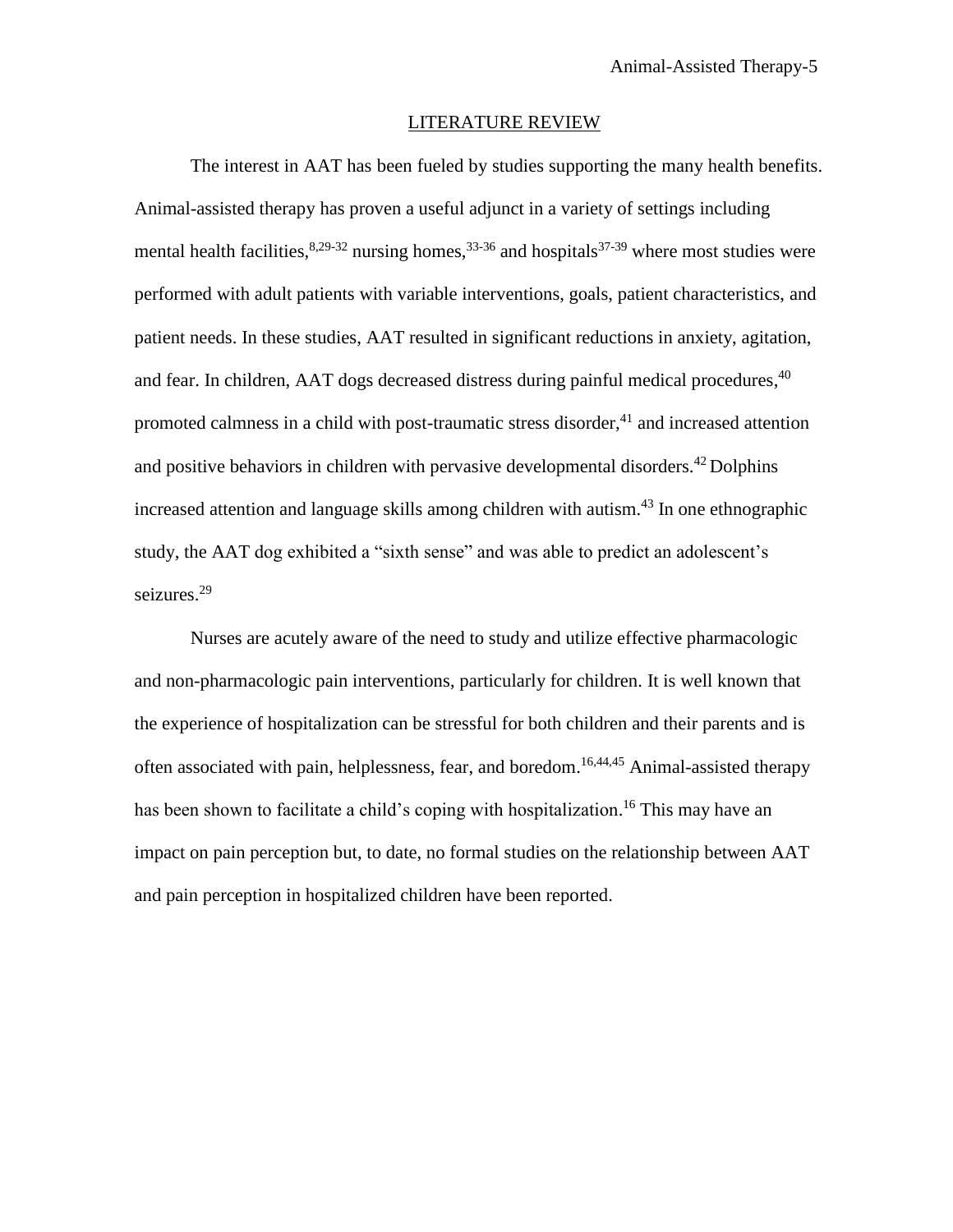#### **METHODS**

This study sought to answer the following questions: What is the impact of AAT as a pain intervention for children ages 3-17 years? What is the impact of AAT on vital signs? Is there a relationship between the pain response and select demographic variables including age, gender, previous AAT experience, or having a pet at home? To answer these questions, a quasi-experimental intervention study was used to capture the difference in pain level and vital sign indicators with or without the animal-assisted therapy intervention. The null hypothesis stated no statistical or clinical differences in pain and vital signs would occur between the intervention and control groups and that there would be no differences between the demographic groups with respect to pain response.

The sample included immunocompetent children ages 3-17 years of age in one acute care pediatric setting with an established AAT program. The target age range was determined based on the published utility, reliability, and validity of the Wong-Baker FACES pain assessment scale.<sup>36</sup> Children were included if they were able to use the FACES pain scale and reported a pain level of two or above ("hurts a little") out of 10 and were not fearful or allergic to dogs. For the protection of the handler and dog, children in isolation or those with any infectious diseases were excluded. A desired sample size of 47 for each group for a total of 94 subjects was determined based on power 90%, alpha=.05, using a 2-tailed test, estimating a decrease in pain level by 2 points or greater after the animal-assisted therapy intervention. 46

The study was approved by the St. Cloud Hospital Institutional Review Board prior to implementation. Parental permission was obtained through an informed consent process with adherence to the Health Insurance Portability and Accountability Act (HIPAA).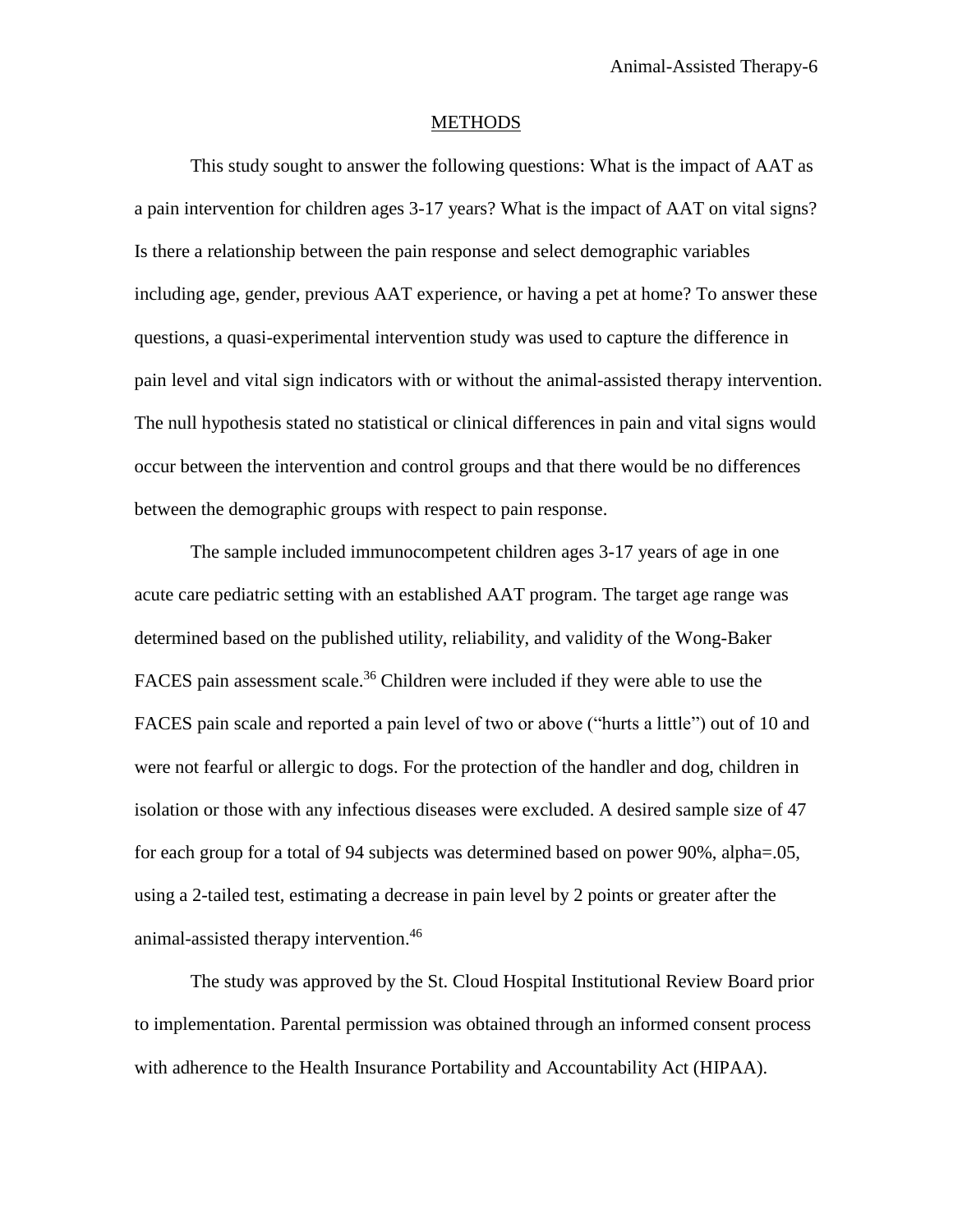Written child assent was also obtained in children seven years of age and older before study enrollment. Prior to study implementation, the dog therapist underwent rigorous screening and training. The dog was fully vaccinated, bathed regularly, screened for enteric pathogens, and treated for internal and external parasites on a monthly basis.<sup>47</sup> The dog and owner met hospital policy for participating in animal-assisted therapy, including documentation of the dog's current vaccinations, controllability, and temperament.

Participants were placed into the intervention group if the dog was present and the child met the eligibility requirements. Children were placed in the control group when the dog was not present or if the child was fearful or allergic to dogs. For both groups, baseline blood pressure and pulse rate were measured using the electronic equipment available on the acute care pediatric unit (GE Dynamap Procare, #2019205-001). Calibration of the electronic blood pressure equipment was performed monthly on the clinical unit according to the manufacturer's specifications and as needed to assure measurement accuracy. Respiratory rate was counted for one minute. Pain level was determined by having the child indicate their level of pain using the FACES pain scale. The FACES pain scale consisted of six black and white stylized cartoon faces representing various degrees of pain. Each face corresponded to a numerical indicator of pain level (0=smiling, no pain, to 5=crying, worst pain). The child was asked to "point to or tell me which face shows how much you hurt right now". Without seeing or hearing the response of the child, parents were also asked to rate the child's pain using the FACES pain scale. Reliability and validity of the FACES pain scale have been well-established.<sup>48,49</sup>

The intervention group underwent a 15-20 minute session with the AAT dog and handler. The dog was introduced to the child and chose whether or not to "work with" the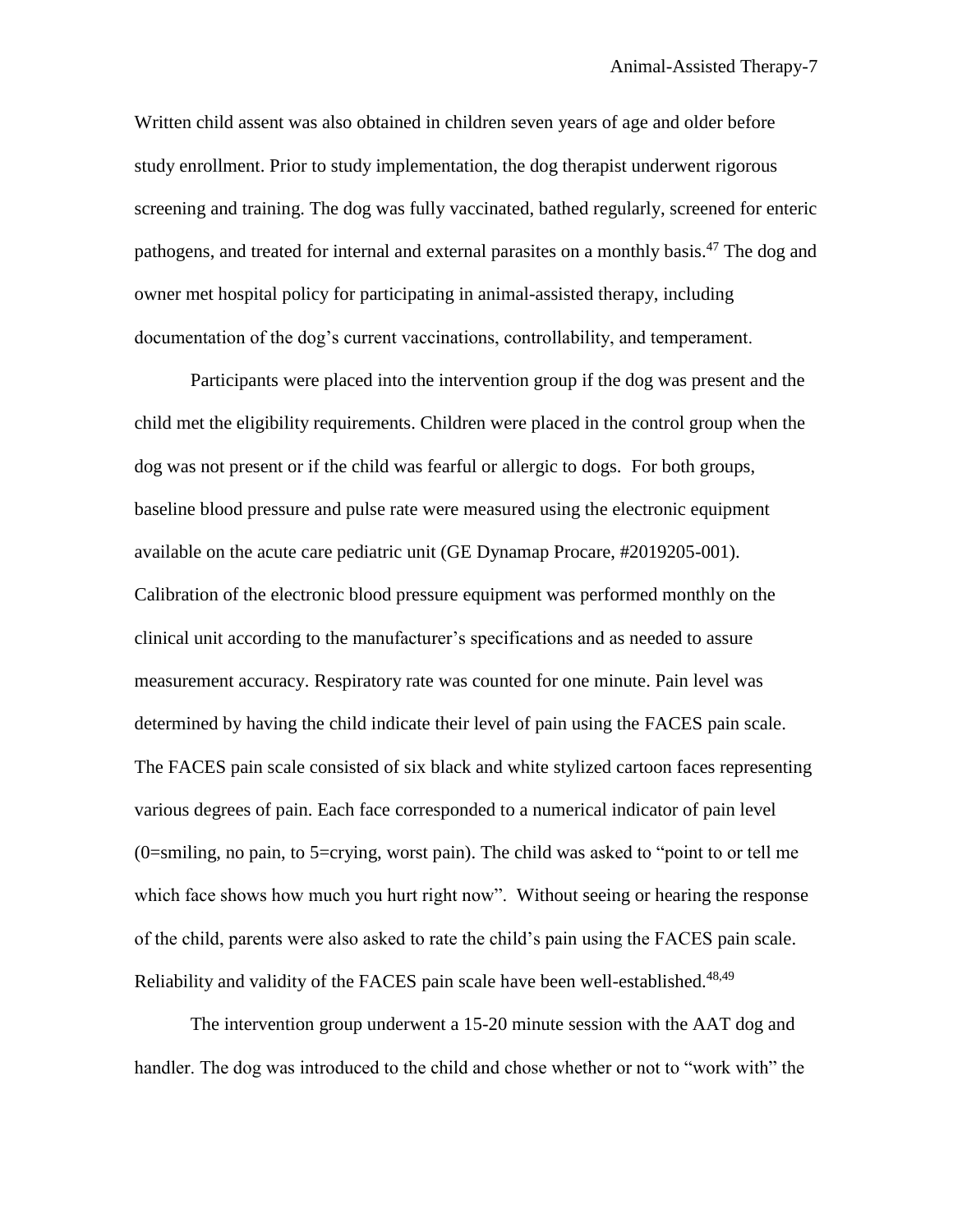child. This was determined by the handler noting that the dog settled in next to the child and matched the child's breathing pattern. The dog chose to work with all of the children in the intervention group. The handler sat quietly in the room and did not verbalize any observations that may bias the participant's response to the interaction. Post-test measurements of pain level, blood pressure, pulse, and respiratory rate were measured after the dog and handler left the room.

For the control group, baseline blood pressure, pulse, respiratory rate, and pain level were also measured as per the intervention protocol. The child was asked to sit quietly for 15 minutes. The measurements were repeated after 15 minutes. All effort were made to provide an uninterrupted, calm environment during that time to avoid confounding variables that could impact the relaxation response and subsequently impact pain level.

Finally, information directly related to pain was collected from the child's medical record. The specific information gathered from the chart included the child's date of birth, the date of admission to the hospital, the reason for hospital admission, the list of acute and chronic illnesses indicated in the health history, and pain history including pain assessment ratings, interventions to relieve pain, and effectiveness of the pain interventions. This study protocol did not deny children pharmacologic pain relief measures prior to, during, or after the intervention. This information was carefully documented to determine potential relationships between pharmacologic and the animal-assisted therapy intervention. All data were collected by trained research assistants. Data were analyzed using SPSS (16.0).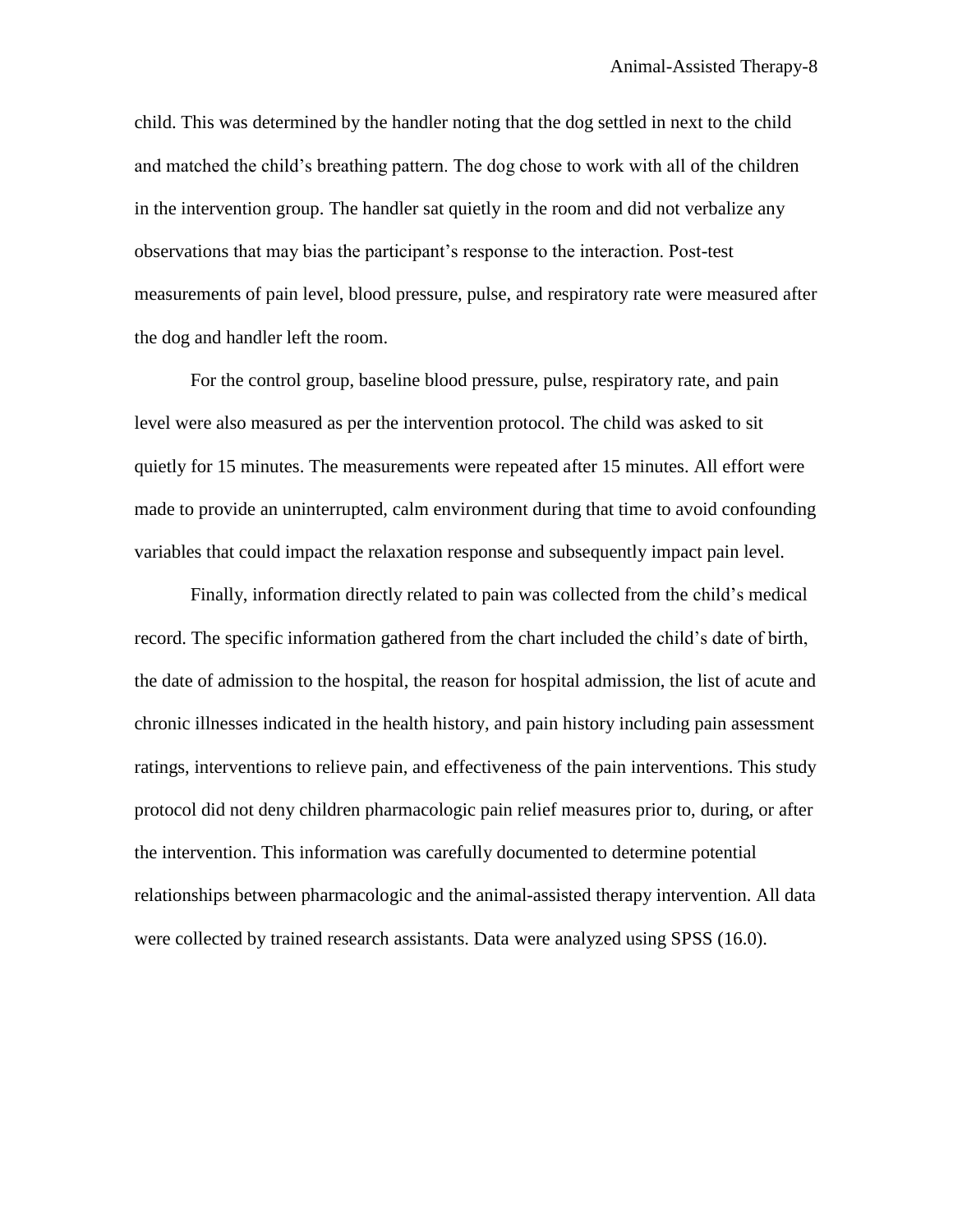#### RESULTS

The study was conducted between November 2005 and December 2008. During that time, over 500 children and their caregivers were approached to discuss study participation. The majority of children between the ages of 3 and 17 were not currently experiencing pain and therefore did not meet the study eligibility requirements. In fewer cases, the parents/guardians were not available to consent. Of those that met all eligibility requirements and parents were present, 100% chose to participate in the study resulting in a final sample of 57 participants. The average age of the sample was 12.1 years (SD=4.4), and nearly half (49.1%) were female. Almost two-thirds (63.2%) of the children had a pet in their home, and only 7 of the children (12.3%) had previous experience with AAT. Of the 57 participants, 18 were enrolled into the intervention group and 39 in the control group. Unfortunately, the desired sample size of 94 was not achieved due to the death of the AAT dog prior to the conclusion of the study. The animal therapist died peacefully in her home in the care of her handler. There were no adverse effects for the participants as a result of the dog's death. Since the dog was an important variable in the study and other dogs in the facility were not yet fully trained, the researchers chose to report the study findings with the current sample. These study findings are therefore the result of the work of one AAT dog and one AAT handler.

## Impact of AAT on pain and vital signs

Cross-tabulation tables with chi-square statistics and two independent samples ttests were used to determine if there were any significant differences between the intervention and control groups at baseline. Our findings showed that the intervention and control groups were very similar at baseline. No statistical differences were found with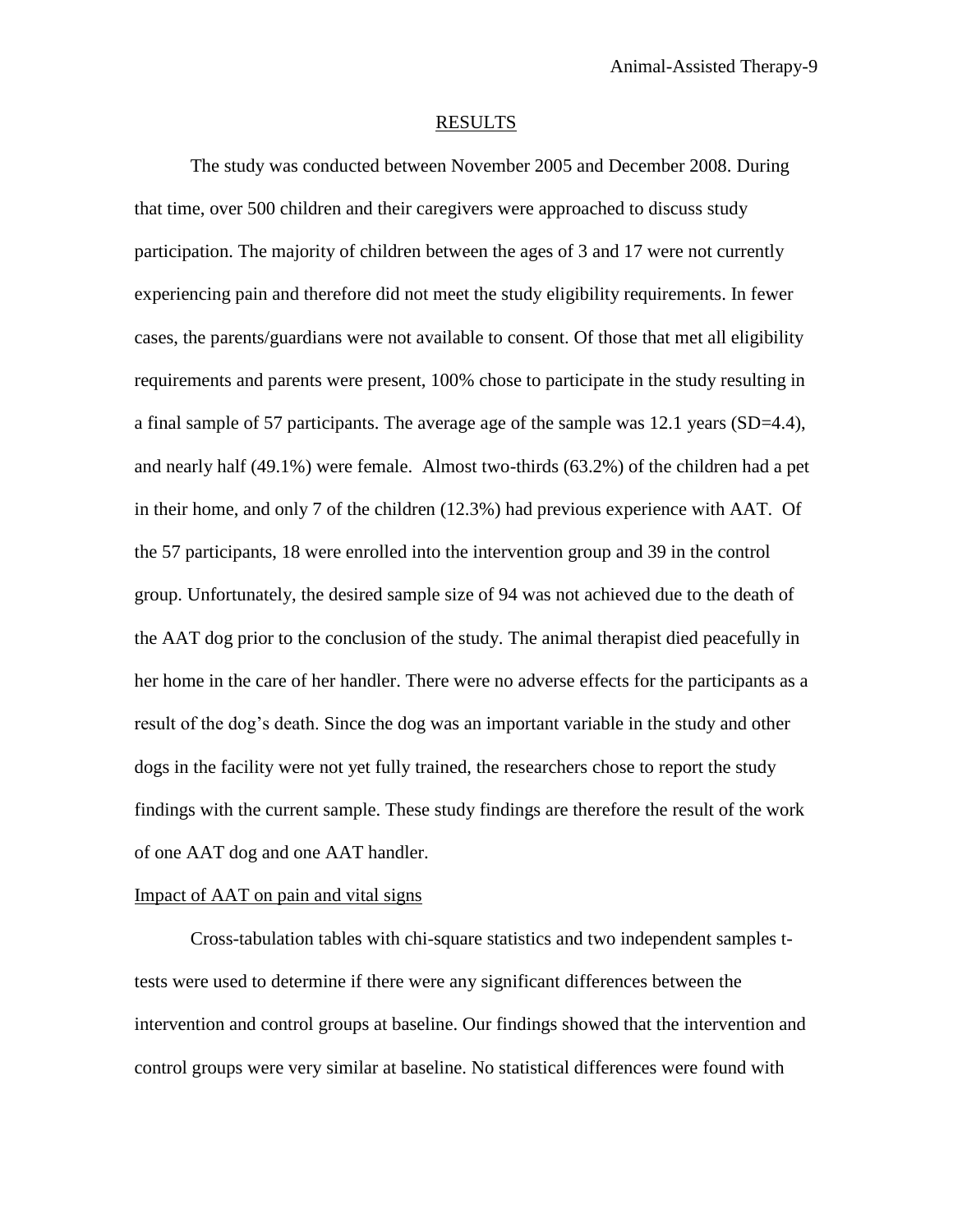regard to age, gender, days from admission, previous experience with AAT, type of pet at home, length of time they have had a pet, pain level, diastolic blood pressure, pulse, and respiratory rate between the groups (Tables 1 and 2). Systolic blood pressure was found to be higher in the control group at baseline,  $t(55)=2.09$ ,  $p=.041$ , and significantly more intervention group participants had a pet at home,  $\chi^2(1)=7.49$ , p=.006, although only two intervention group participants did not have a pet, which was a very small cell size for use in making comparisons.

A difference score was created for each participant to determine the change in pain level from pre-test to post-test. A two independent samples t-test was used to determine whether the intervention and control groups differed significantly in pain level and vital signs after the intervention had been administered. In both groups, pain difference scores were lower at post-test (mean difference=0.31 for the control group and 1.61 in the intervention group). However, the intervention group had a significantly lower pain score at the post-test, on average, than the control group,  $t(55)=2.86$ ,  $p=.006$ . This was also true for parent's perception of the child's pain. For both groups, parents perceived a reduction of pain but the intervention group parents reported that pain level, on average, appeared to decrease more (mean difference=0.21 for the control group and 1.44 for the intervention group) in the children undergoing AAT,  $t(55)=2.76$ ,  $p=.008$ . Although blood pressure and pulse did not change significantly with the AAT intervention, respiratory rates became significantly higher in the AAT group (by an average of 2.22 breaths/minute) as compared to the control group,  $t(55)=2.63$ ,  $p=.011$ .

Since pain medications were not withheld during the study, a two independent samples t-test comparing the average time in minutes was calculated to determine if the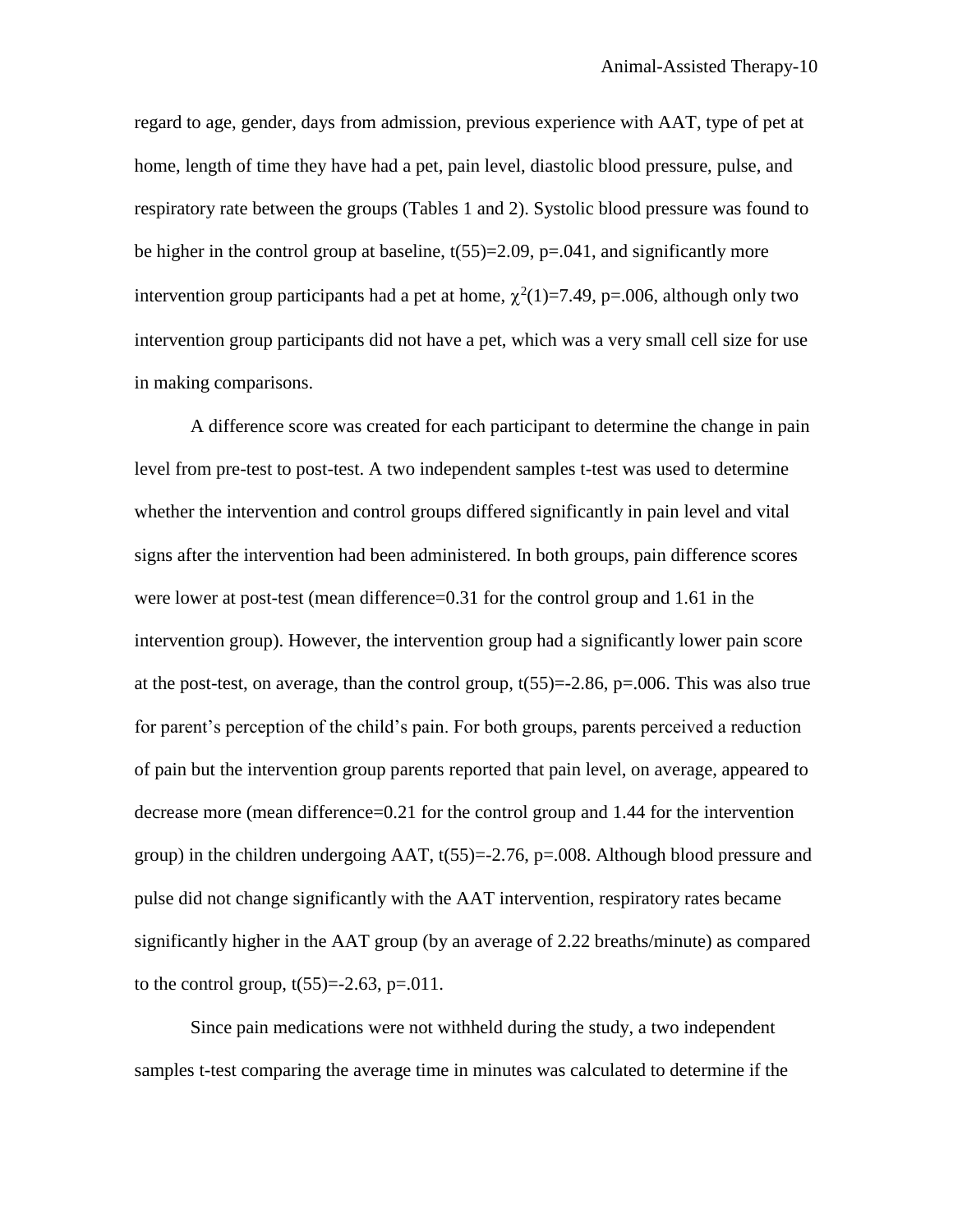groups were significantly different with regard to pharmacologic treatment. The average time from the last pain medication administration was 206 minutes for the intervention group and 313 minutes for the control group. The time in minutes between the intervention and control groups was found not to be statistically significant,  $t(47)=0.928$ , p=.358. Relationship of other variables with pain response

Using two independent samples t-tests and a Pearson correlation, we examined the relationship between select demographic variables (age, gender, AAT experience, and having a pet at home) with the pain difference score. Few of the participants  $(n=7)$  had previous experience with AAT so adequate comparisons were not possible. For the other variables, there were no statistically significant relationships. As seen in Table 3, both children with and without pets in their homes had lower scores at the posttest. Those with pets perceived less pain than those without pets; however, the difference was not statistically significant  $(p=414)$ . Similarly, both males and females had lower pain scores after the intervention was completed. Males perceived less pain than females, but again, the difference did not reach statistical significance (p=.428). With respect to the child's age, there was virtually no relationship. The Pearson correlation was nearly zero (r=-.03,  $p = 0.415$ .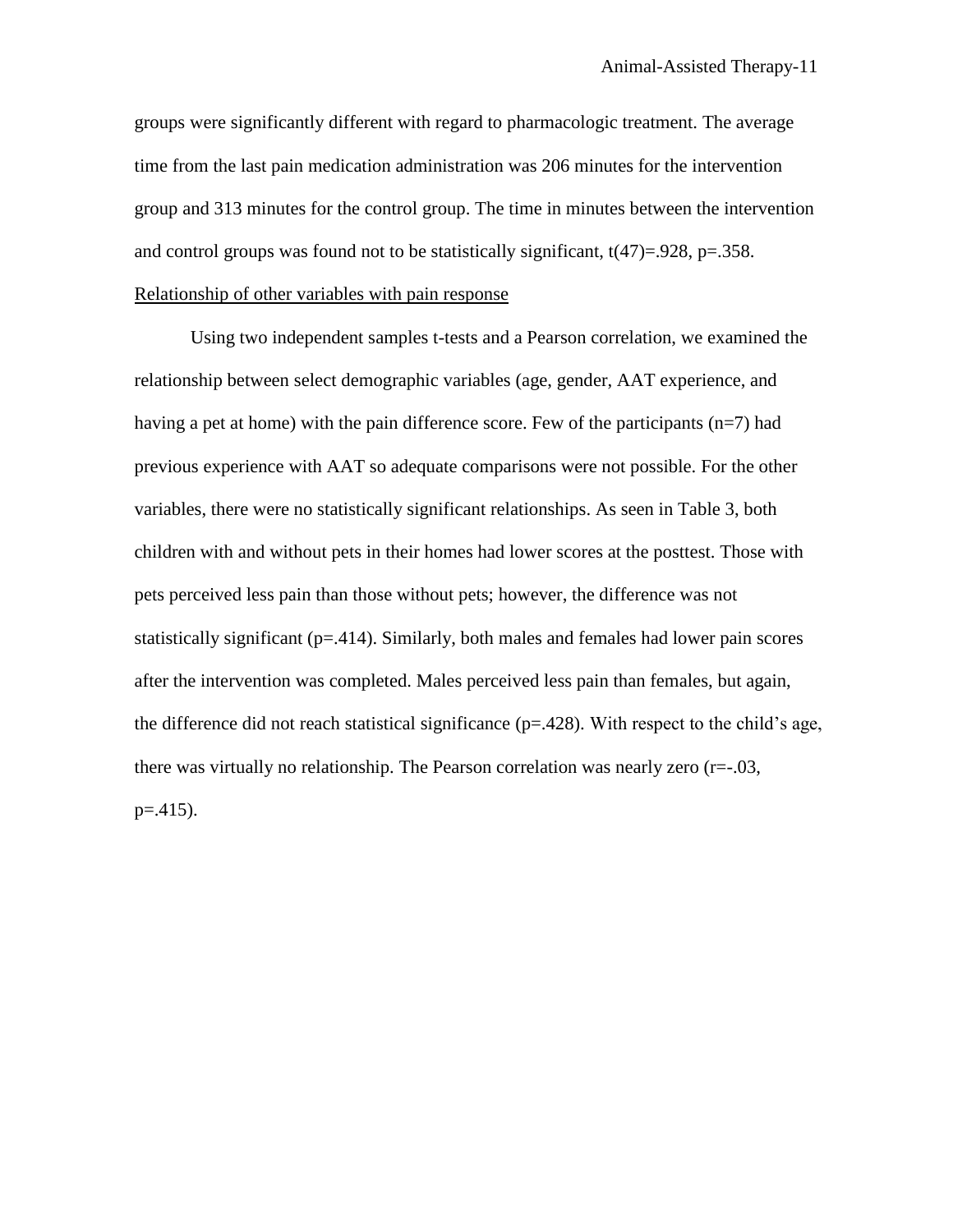#### DISCUSSION

This study provides strong evidence that AAT can be an effective method for reducing pain in children. Pain reduction was four times greater in those children undergoing AAT as compared to those relaxing quietly for 15 minutes. The results indicate that being in the intervention group was the single variable consistently associated with pain reduction. Clinically, the results are also significant. The pain reduction experienced within 15 minutes by these children is comparable to the use of oral acetaminophen with and without codeine in adults. <sup>50</sup> One individual case had a reduction of pain from a level of eight to zero without the administration of analgesics for at least 3 hours.

The impact on pain reduction may be explained by the current understanding of the role of pets in modulating a psychoneuroendocrine response.<sup>51,52</sup> In this response, emotions promote biochemically-mediated neurologic and immune responses to emotionally-based stimuli. In other words, exposure to a pet or other friendly animal induces the release of endorphins, which induce a feeling of well-being, and lymphocytes, which increase the immune response. Physiologic indicators, such as reduced heart rate, reduced blood pressure, reduced respiratory rate, increased peripheral skin temperature, and papillary constriction are indicative of decreased sympathetic nervous system activity and the activation of the parasympathetic nervous system indicative of the relaxation response. <sup>53</sup> Interestingly, the children in the AAT demonstrated a slight increase in respiratory rate (2 breaths/minute), which may be reflective of the excitement or anticipation of seeing the dog in the hospital setting.

As indicated, pain medications were not withheld during the study procedures but the administration of pain medications did not seem to have a statistically or clinically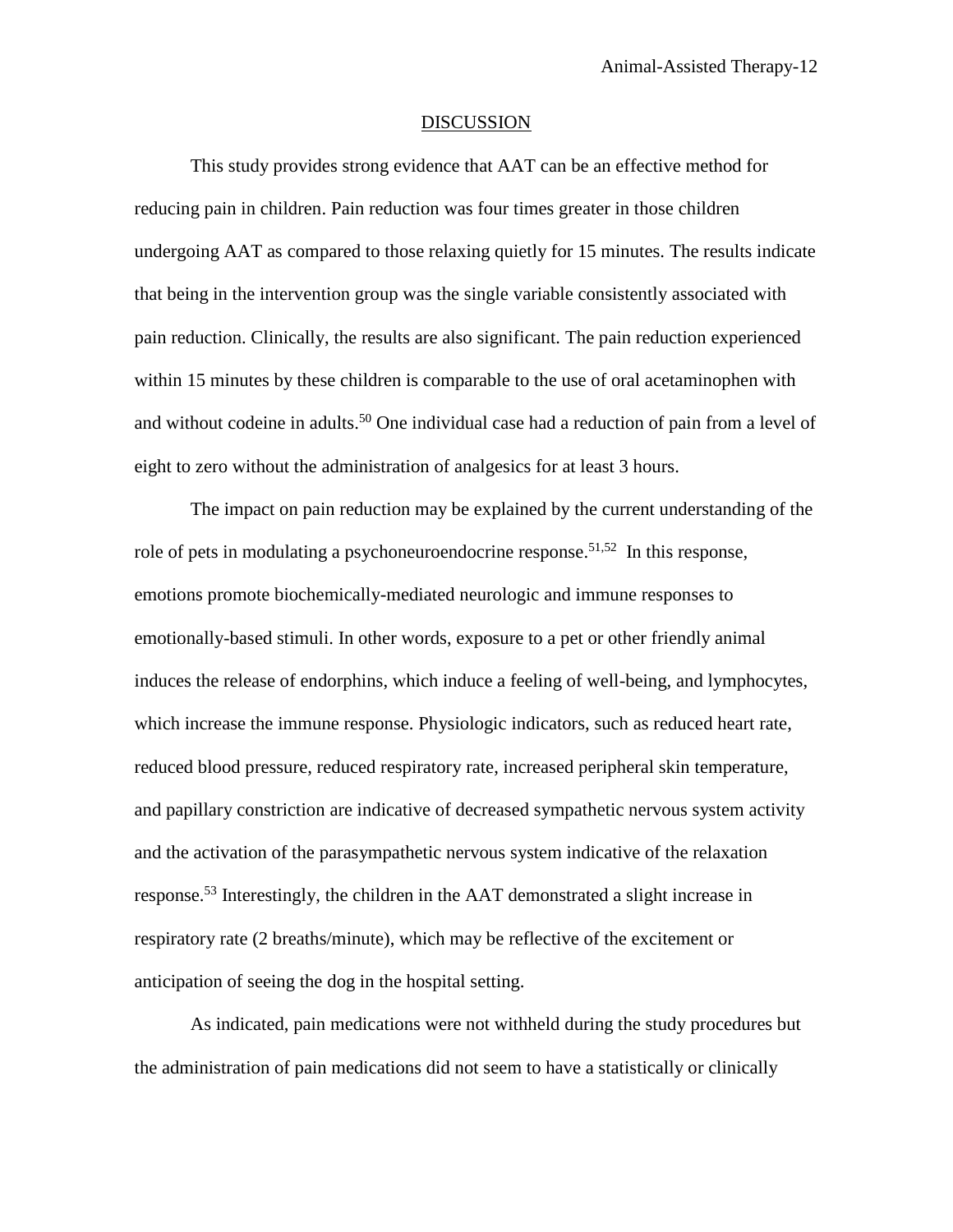significant impact on the effectiveness of the AAT intervention. When other possible variables, such as age, gender, and having a pet at home, are compared to the AAT pain response, the only variable that consistently presents as having an impact on pain is undergoing the AAT intervention.

The study was limited by a small sample size and the lack of true randomization. The trained dog was present on the pediatric unit three hours per week so it was a challenge to recruit eligible subjects within a reasonable timeframe. Unfortunately, the dog died prior to the completion of the study so the desired sample size was not achieved. The strain of therapeutic interventions on the animal therapists must certainly be considered. In many cases, the dog appeared to "take on" the pain of the child. The handler was very cognizant of this and limited the number of intense sessions to no more than three per week (once per visit to the facility). The handler would provide massages and other calming measures to the dog after intense sessions. Likewise, Johnson, Odendaal, and Meadows cautioned researchers to be cognizant of humane treatment of the animal therapists.<sup>47</sup> The work of the animal therapist can be exhausting and potentially debilitating for the animal unless adequate rest and stress reduction measures are implemented. As was the case for this study, facilities and AAT handlers must adhere to published standards for the humane use of animal-assisted therapy in any health care setting.<sup>58</sup>

The study may also be limited by lack of comparison to other AAT dogs. This dog, a 13-year old springer spaniel, was incredibly skilled at working with children and adults. Anecdotal evidence of the many therapeutic outcomes facilitated by this dog was the impetus for this research study. Controlled comparisons with other trained animal therapists are warranted to determine the effectiveness of AAT pain reduction by other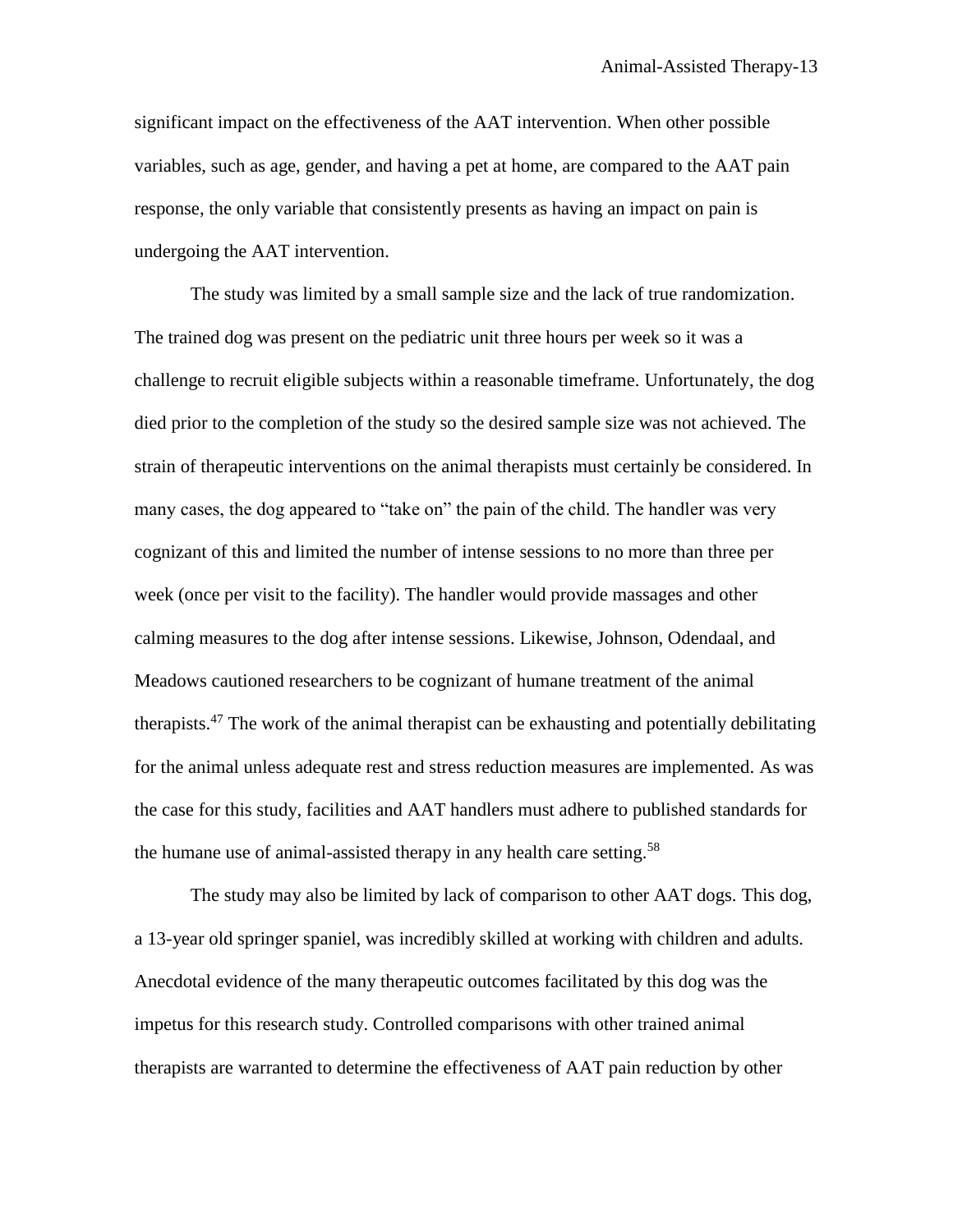animal therapists. Also, this study did not determine the duration of pain relief for these children. Future research should explore the onset and length of pain relief over time.

Notably, the use of animal-assisted therapy is not without risks<sup>54</sup> although no adverse outcomes resulted from this study. Bacha and Domachowske reported a case of a 16-year old boy with Duchenne's muscular dystrophy who was licked by a companion dog on his new tracheostomy site and contracted *Pasteurella multocida* pneumonia.<sup>55</sup> Although these reports exist for those children in close contact with oral secretions of pets, the likelihood of transmission of infection from an immunized animal to an immunocompetent child is low.<sup>54,56</sup> In one report, 1,690 patients visited by AAT dogs over a 5 year period did not result in any zoonotic infections. <sup>33</sup> Another study of 284 nursing homes documented one pet-related incident for every 100,000 hours of resident live-in pet contact.<sup>57</sup> AAT appears to be a therapeutic modality in which the benefits greatly outweigh the risks.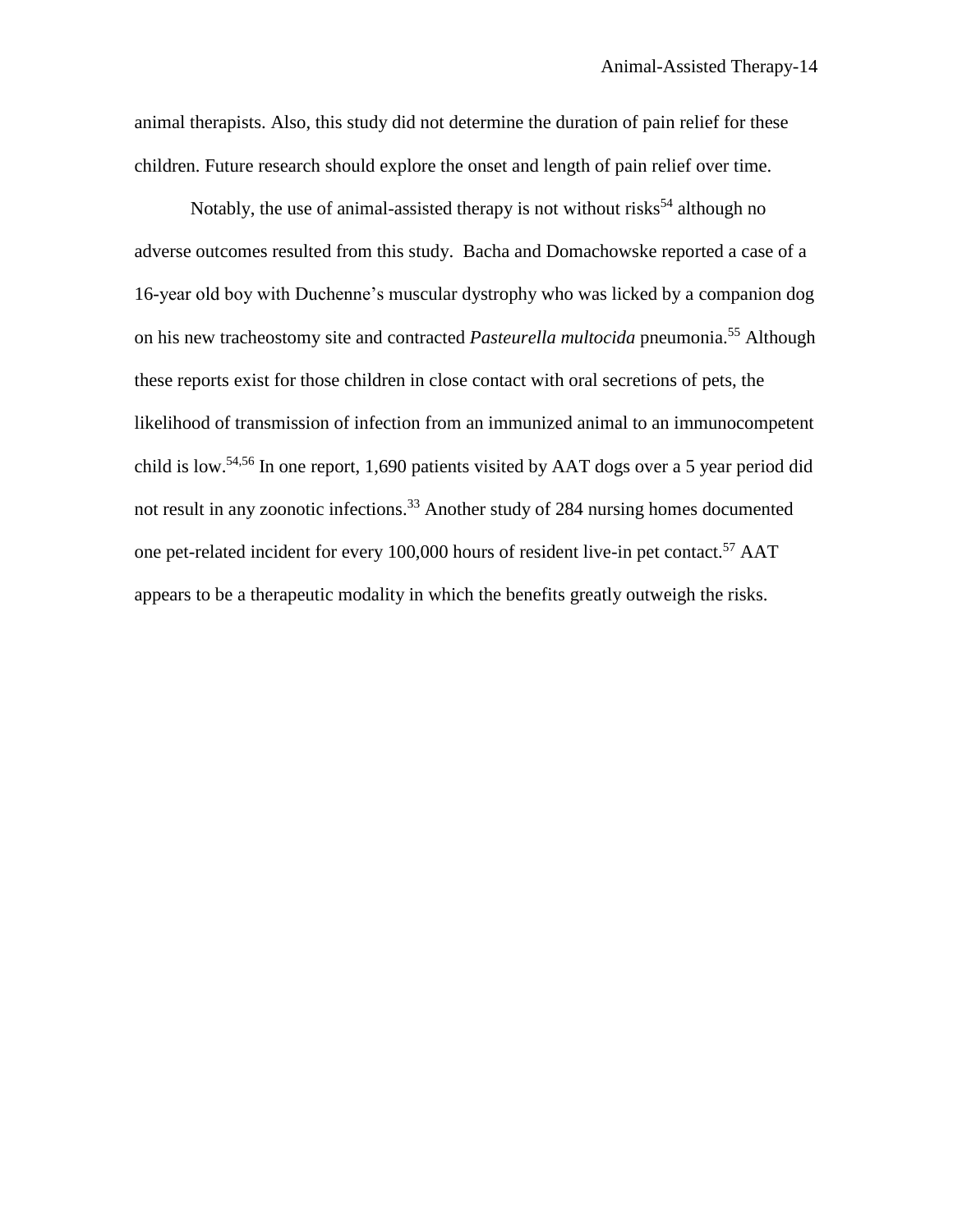## **CONCLUSION**

Several studies have shown a high level of patient, family, and health care staff acceptance of AAT utilization for people of all ages and for numerous therapeutic outcomes.<sup>16,30,38,45,59</sup> Yet currently, a great deal of literature related to animal-assisted therapy is anecdotal.38,57,60 This study provides beginning evidence that AAT can effectively be used as a complementary therapy to reduce pain in children along with its previously documented effects on reducing stress during hospitalization.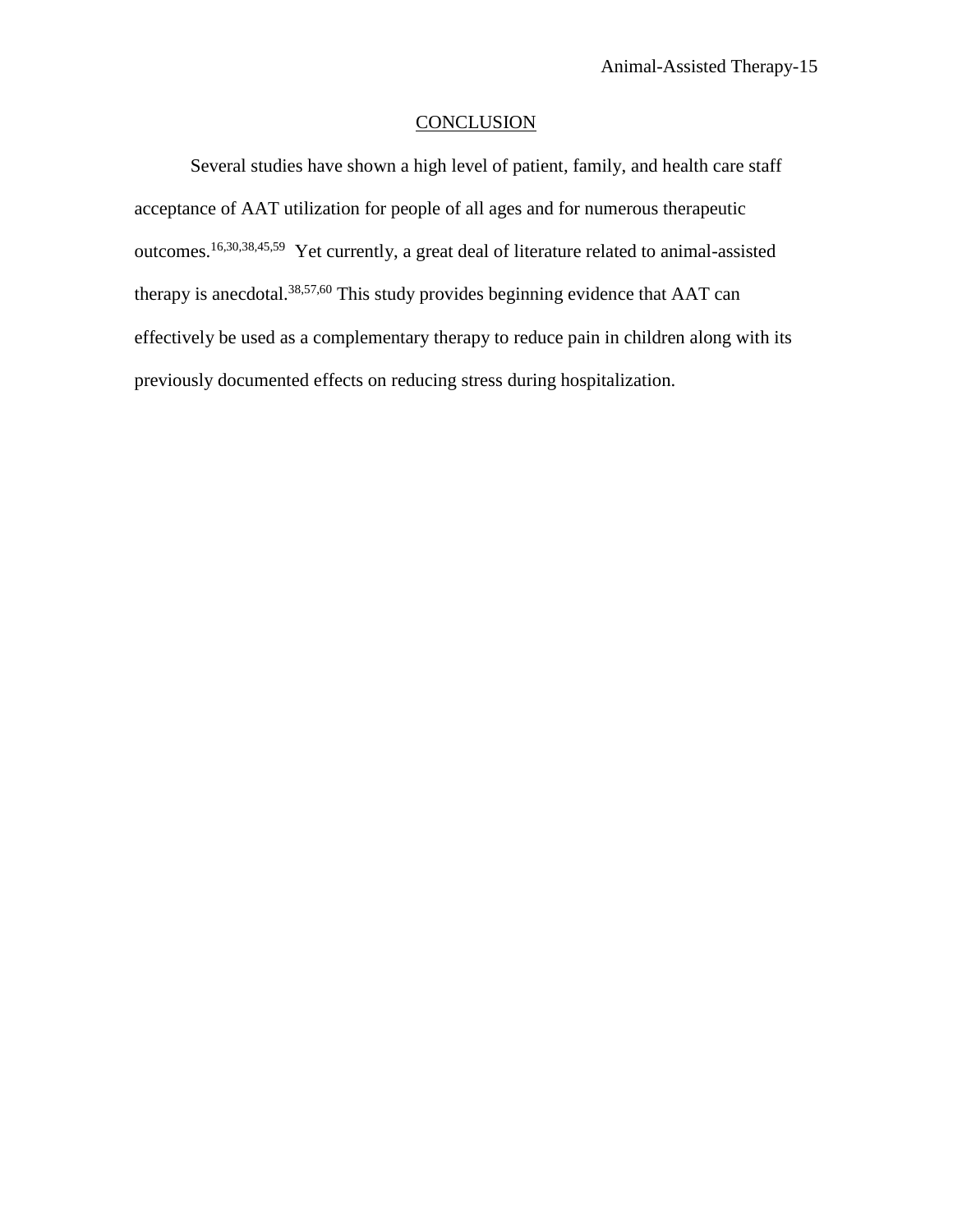### ACKNOWLEDGEMENTS

The researchers acknowledge Rena Sespene-Hinz, St. Cloud Hospital Children's Center AAT program coordinator, J.P. and Kat, who were instrumental in facilitating this project. Also, a special thanks to the undergraduate nursing students who served as research assistants: Kristen Primus, Katherine Lauer, Erin McGowan, Christine Wurm, Ashley Paul, Amy Theisen, Peter Lund, Teresa Stangler, and Jennifer Narveson. This project was supported by a faculty development grant through the College of Saint Benedict/Saint John's University and student undergraduate research grants from the same institutions.

## CONFLICT OF INTEREST

The authors are not aware of any conflicts of interest related to this project. The study sponsors were not directly involved in the study design, data collection, analysis/interpretation of the data, or writing of the manuscript.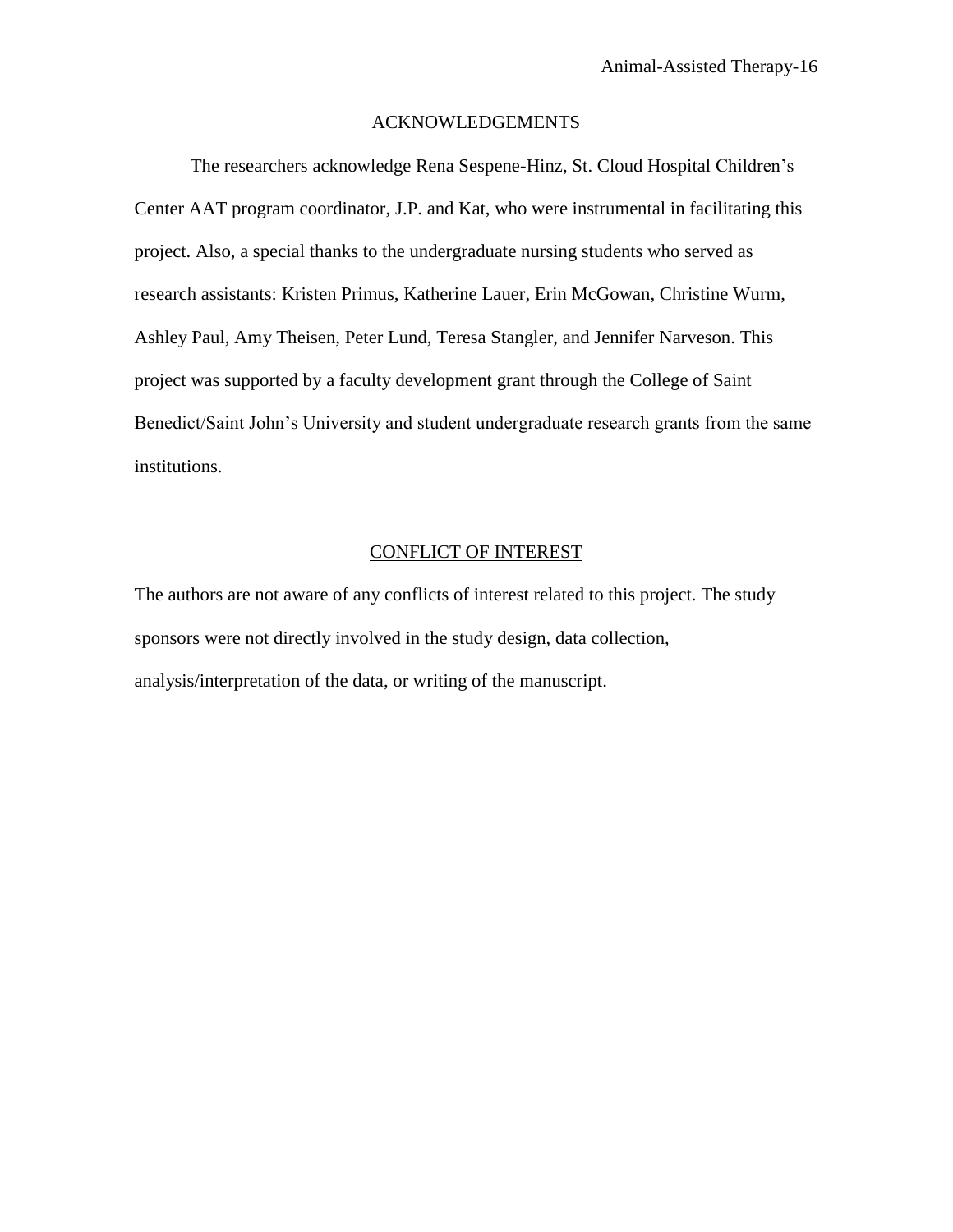#### REFERENCES

- 1. Young M. The evolution of domestic pets and companion animals. The Vet Clin North Am Small Anim Pract 1985;15:297-310.
- 2. Netting F, Wilson C, New J. The human-animal bond: Implications for practice. Soc Work 1987;32:60-64.
- 3. Nightingale F. Notes on nursing. New York, NY: Dover Publications, 1969 (originally published in 1860).
- 4. Anderson W, Reid C, Jennings G. Pet ownership and risk factors for cardiovascular disease. Med J Aust 1992;157:298-301.
- 5. Allen K, Blascovich J. The value of service dogs for people with severe ambulatory disabilities: A randomized control trial. JAMA 1996;275:1001-1006.
- 6. Allen K, Blascovich J, Tomaka J, Kelsey R. Presence of human friends and pet dogs as moderators of autonomic responses to stress in women. J Pers Soc Psychol 1991;61:582–589.
- 7. Allen K, Izzo J, Shykoff B. Pet ownership, but not ACE inhibitor therapy blunts home blood pressure response to mental stress. Hypertension 2001;38:815-820.
- 8. Barker S, Dawson K. The effects of animal-assisted therapy on anxiety ratings of hospitalized psychiatric patients. Psychiatr Serv 1998;49:797-801.
- 9. Davis J. Animal-facilitated therapy in stress mediation. Holist Nurs Pract 1988;2:75-83.
- 10. Francis G, Turner J, Johnson S. Domestic animal visitation as therapy with adult home residents. Int J Nurs Stud 1985;22:201-206.
- 11. Frank S. The touch of love. J Gerontol Nurs 1984;10:39-45.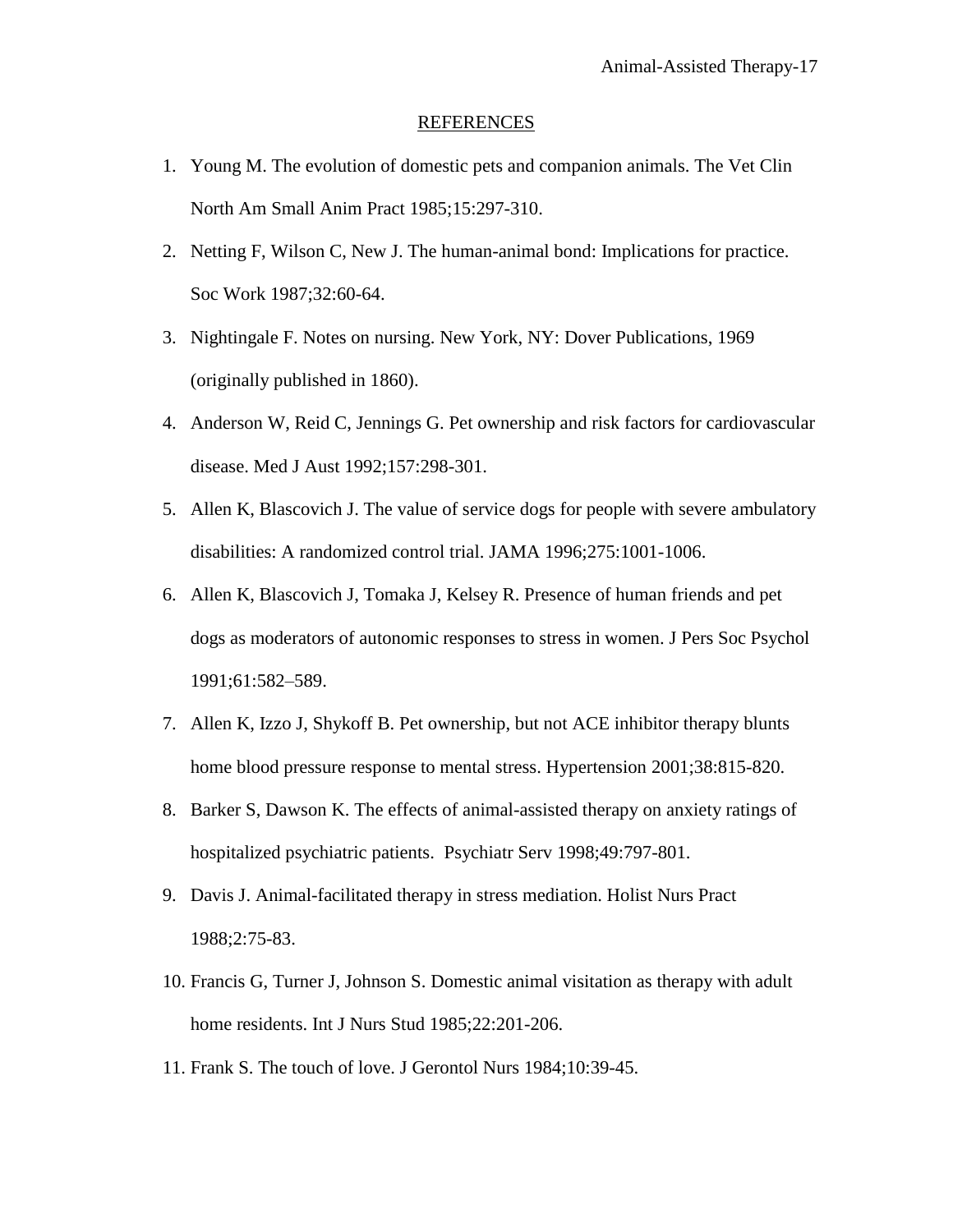- 12. Friedmann E, Katcher A, Lynch J, Messent P. Social interaction and blood pressure. J Nerv Ment Dis 1983;171:461-465.
- 13. Friedmann E, Katcher A, Lynch J, Thomas S. Animal companions and one-year survival of patients after discharge from a coronary care unit. Public Health Rep 1980;95:307-312.
- 14. Friedmann E, Thomas S. Pet ownership, social support, and one year survival among post myocardial patients in the Cardiac Arrhythmia Suppression Trial (CAST). Am J Cardiol 1995;76:1213-1217.
- 15. Heiman M. Psychoanalytic observations on the relationship of pet and man. Veterinary Medicine: Small Animal Clinician 1965;2:713-718.
- 16. Kaminski M, Pellino T, Wish J. Play and pets: The physical and emotional impact of child-life and pet therapy on hospitalized children. Child Health Care 2002;31:321-335.
- 17. Katcher A, Friedmann E. Potential health value of pet ownership. Compend Contin Educ Pract Vet 1980;2:117-121.
- 18. Levison B. Pet-oriented child psychotherapy. Springfield, IL: Charles C. Thomas, 1969:242.
- 19. Levison B. The dog as co-therapist. Ment Hyg 1972;47:59-65.
- 20. Luptak J, Nuzzo N. The effects of small dogs on vital signs in elderly women: A pilot study. Cardiopulmonary Physical Therapy Journal 2004;15:9-12*.*
- 21. Mallon G. Some of our best therapists are dogs. Child and Youth Care Forum 1994;23:89-101.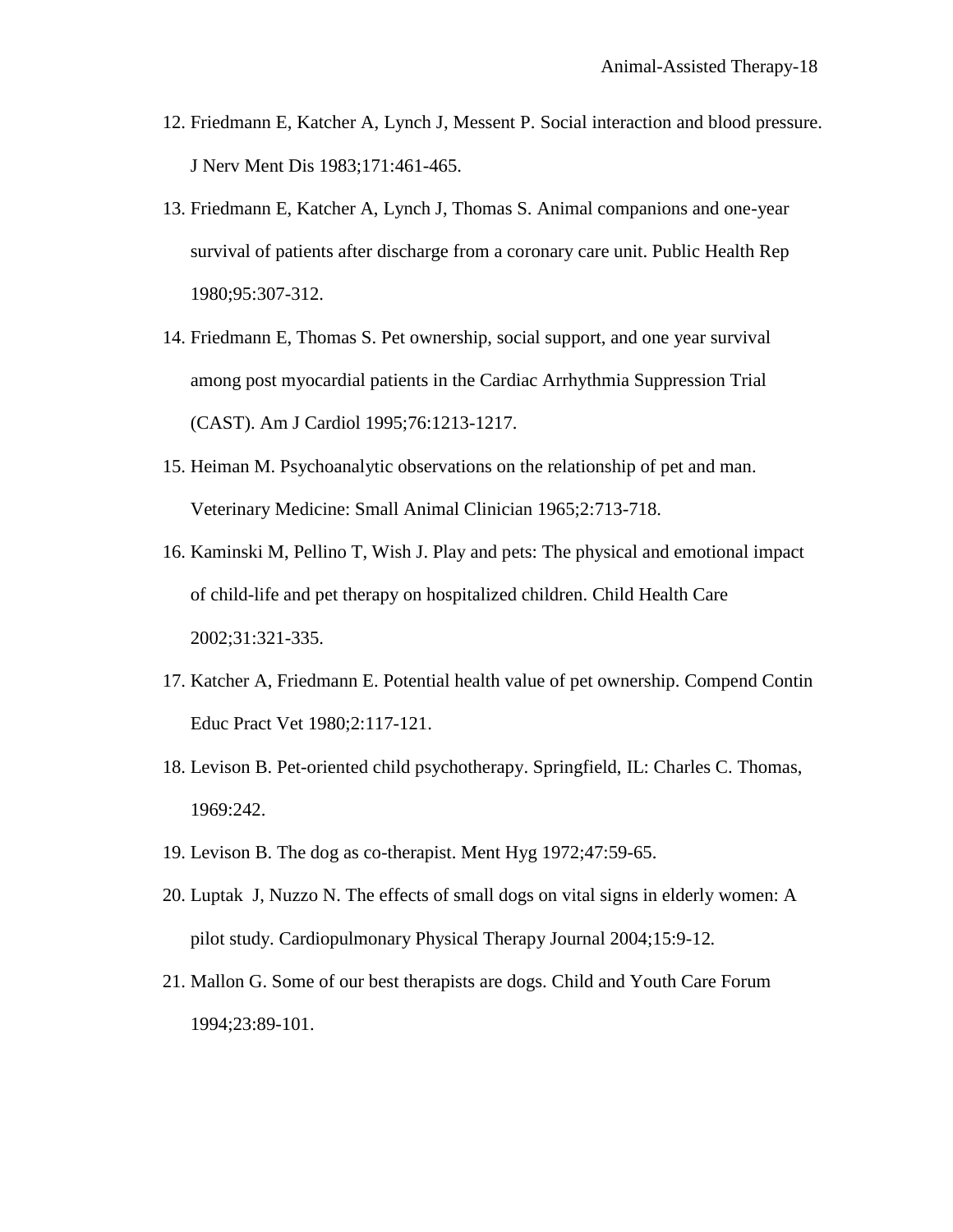- 22. Reade L. Pet ownership, social support, and one year survival among post myocardial patients in the Cardiac Arrhythmia Suppression Trial (CAST). The SCAS Journal 1995;3:20-24.
- 23. Siegel J. Stressful life events and use of physician services among the elderly: The moderating role of pet ownership. J Pers Soc Psychol 1990;58:1081-1086.
- 24. Thoma L. Physiological effects in the hypertensive individual of petting bonded versus unbonded dogs. Unpublished Ph.D. Thesis, University of Nebraska Medical Center, Nebraska, 1984.
- 25. Vormbrock J, Grossberg J. Cardiovascular effects of human-pet dog interactions*.* J Behav Med 1988;11:509-517.
- 26. Devi S. Beyond words: Animals as healers. Alternative Medicine 2000;38:31-39.
- 27. Jorgenson J. Therapeutic use of companion animals in health care. Image: J Nurs Scholarsh 1997;29:249-254.
- 28. Hooker S, Freeman L, Stewart P. Pet therapy research: A historical review. Holist Nurs Prac 2002;16:17-23.
- 29. Bardill N, Hutchinson S. Animal-assisted therapy with hospitalized adolescents. J Child and Adolesc Psychiatr Nurs 1997;10:17-24*.*
- 30. Barker S, Pandurangi A, Best A. Effects of animal-assisted therapy on patients' anxiety, fear, and depression before ECT. J ECT 2003;19:38-44.
- 31. Holcomb R, Meacham M. Effectiveness of an animal-assisted therapy program in an inpatient psychiatric unit. Anthrozoos 1989;2:259-264.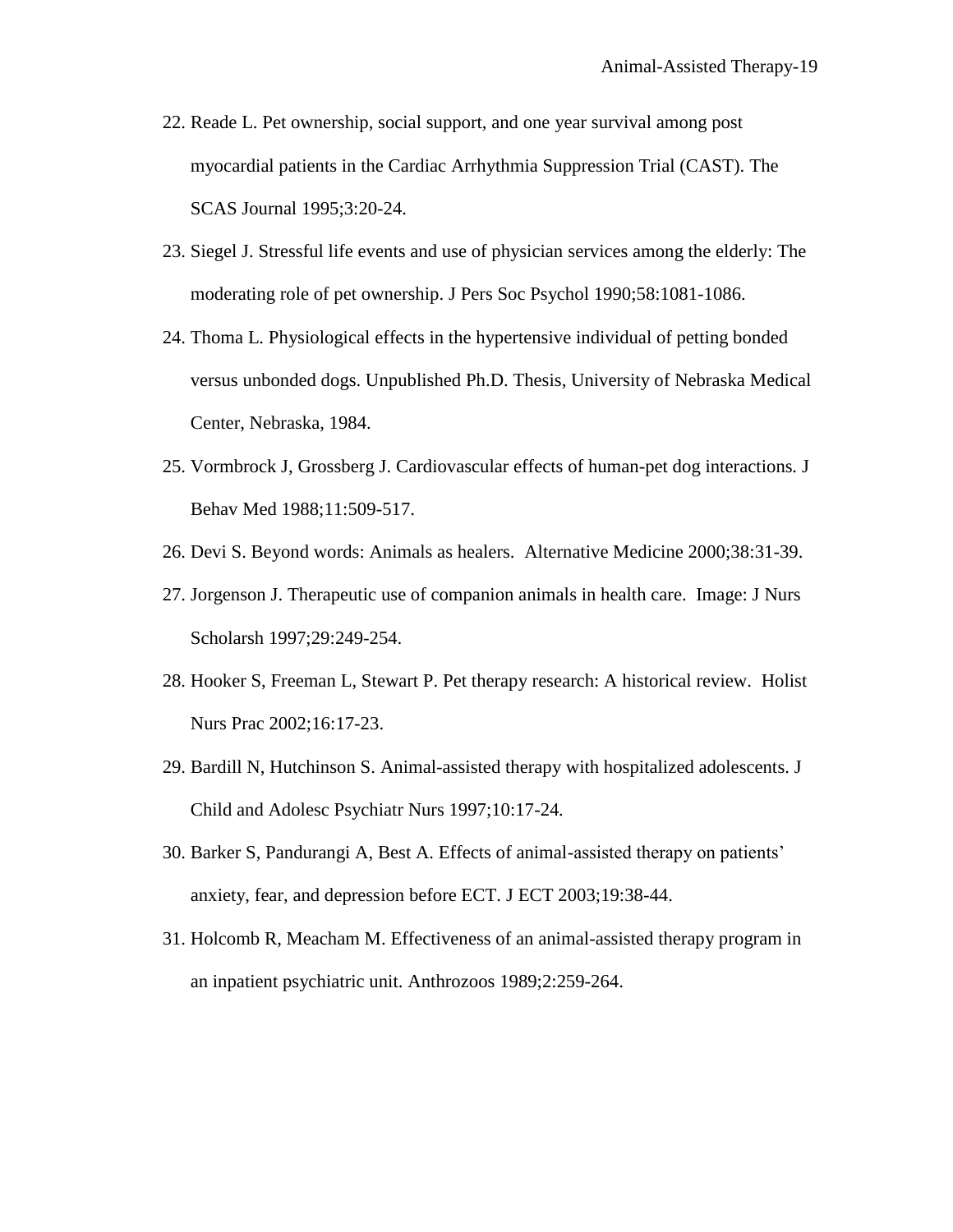- 32. Richeson N. Effects of animal-assisted therapy on agitated behaviors and social interactions of older adults with dementia: An evidence-based therapeutic recreation intervention. American Journal of Recreation Therapy 2003;2:9-16*.*
- 33. Banks M, Banks W. The effects of animal-assisted therapy on loneliness in an elderly population in long-term care facilities. The Journals of Gerontology Series A: Biological Sciences and Medical Sciences 2002;57:M428-M432.
- 34. Kogan L. Effective animal-intervention for long term care residents. Activities, Adaptation, and Aging 2000;25:31-45.
- 35. Darrah J. A pilot survey of animal-facilitated therapy in southern California and South Dakota nursing homes. Occup Ther Int 1996;3:105-121.
- 36. Banks MR, Willoughby LM, Banks MD. Animal-assisted therapy and loneliness in nursing homes: Use of robotic versus living dogs. J Am Med Dir Assoc 2008;9:173-7.
- 37. Barba B. The positive influence of animals: Animal-assisted therapy in acute care. Clin Nurse Spec 1995;9:199-202.
- 38. Cole K, Gawlinski A. Animal-assisted therapy in the intensive care unit. Nurs Clin North Am 1995;30:529-537.
- 39. Cole K, Gawlinksi A. Animal-assisted therapy: The human-animal bond. American Association of Critical-Care Nurses Clinical Issues 2000;11:139-149.
- 40. Wells M. Dog presence effects on children's stress responses during medical procedures. Presented at the Delta Society 17<sup>th</sup> Annual Conference. Seattle, WA.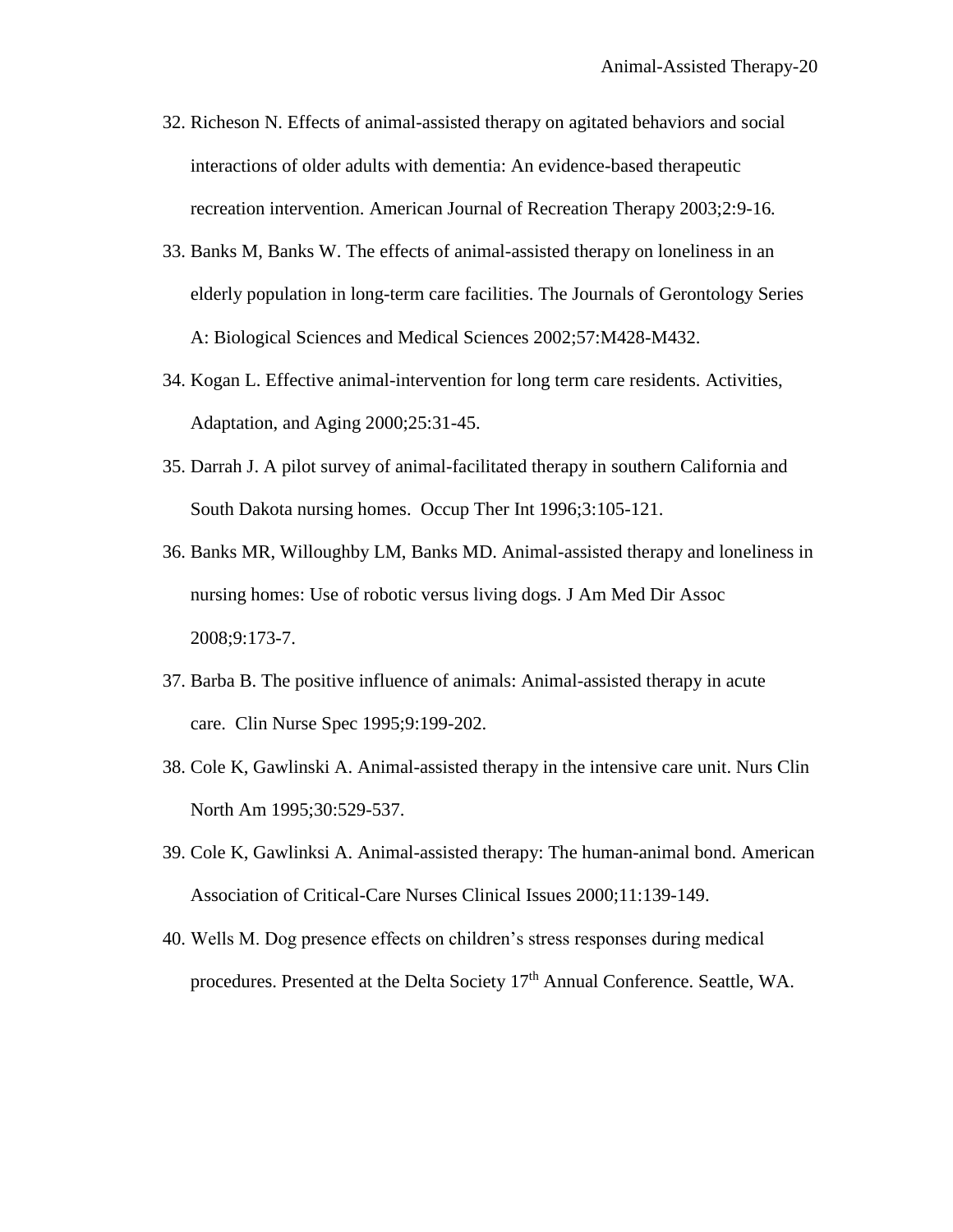- 41. Eggiman J. Cognitive-behavioral therapy: A case report-animal-assisted therapy. Topics in Advanced Practice Nursing eJournal 2006;6(3) accessed at [www.medscape.com/viewarticle/545439.](http://www.medscape.com/viewarticle/545439)
- 42. Martin R, Farnum J. Animal-assisted therapy for children with pervasive developmental disorders. West J Nurs Res 2002;24:657-670.
- 43. Nathanson D, deFaria S. Cognitive improvements to children in water with and without dolphins. Anthrozoos 1993;6:17-27.
- 44. Bouchard F, Landry M, Belles-Isles M, Gagnon J. A magical dream: a pilot project in animal-assisted therapy in pediatric oncology. Can Oncol Nurs J 2004;14:14–7.
- 45. Wu AS, Niedra R, Pendergast L, McCrindle B. Acceptability and impact of pet visitation on a pediatric cardiology inpatient unit. J Pediatr Nurs 2002;17:354-362.
- 46. Kraemer H, Thiemann S. How many subjects? Statistical power analysis in research. Newbury Park, CA: Sage Publications, Inc, 1987.
- 47. Johnson R, Odendaal J, Meadows R. Animal-assisted interventions research: Issues and answers. West J Nurs Res 2002;24:422-440.
- 48. Keck J, Gerkensmeyer J, Joyce B, Shade J. Reliability and validity of the FACES and Word Descriptor scales to measure procedural pain*.* J Pediatr Nurs 1996;11:368-374.
- 49. Wong D, Baker C. Pain in children: comparison of assessment scales. Pediatric Nursing 1988;14(1):9-17.
- 50. Toms L, McQuay HJ, Derry S, Moore RA. Single dose oral paracetamol (acetaminophen for postoperative pain in adults. Cochrane Database Syst Rev 2008;8(4):CD004602.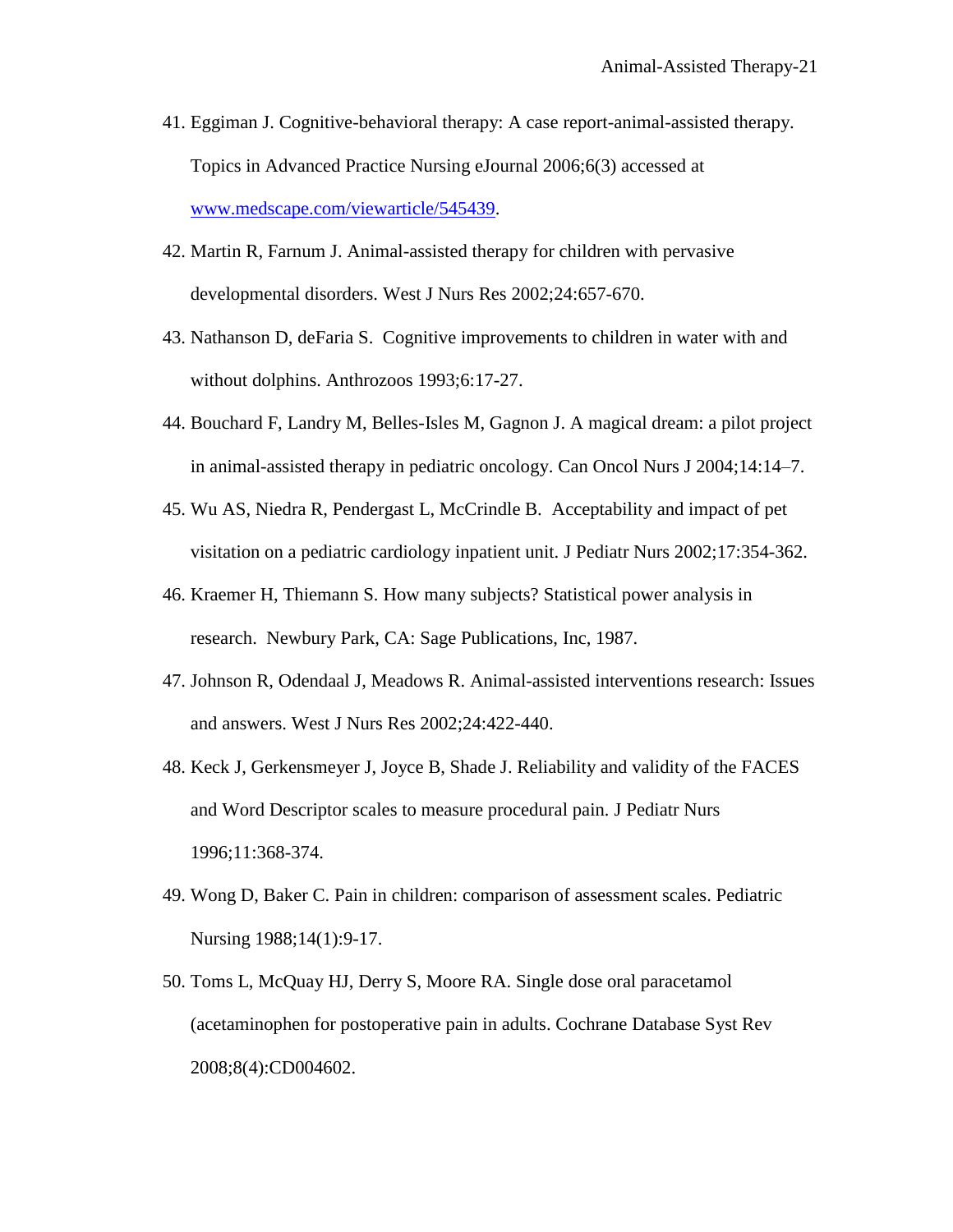- 51. Blalock, J. & Smith, E. (1981). Human leukocyte interferon: Potent endorphin-like opioid activity. *Biochemistry Biophysical Research Communications, 101*, 472-478.
- 52. Livnat, S., Felton, S., Carlson, S., Bellinger, D., & Felton, D. (1985). Involvement of peripheral and central catecholamine systems in neural-immune interactions. *Journal of Neuroimmunology, 10,* 5-30.
- 53. Cole, K. & Gawlinksi, A. (2000). Animal-assisted therapy: The human-animal bond. *American Association of Critical-Care Nurses Clinical Issues, 11,* 139-149.
- 54. Brodie S, Biley F, Shewring M. An exploration of the potential risks associated with using pet therapy in healthcare settings. J Clinical Nurs 2002;11:444-456.
- 55. Bacha F, Domachowske JB. Pasteurella multocida pneumonia in an adolescent with Duchenne's muscular dystrophy following exposure to his helper dog. Clin Pediatr 2001;40:159-161.
- 56. Lerner-Durjava L. Pet visitation, is it an infection control issue? Am J Infect Control 1994;22:112.
- 57. Rosenkoetter M. Health promotion: The influence of pets on life patterns in the home. Holist Nurs Pract 1991;5:42-51.
- 58. Lefebvre SL, Golab GC, Christensen E, Castrodale L, Aureden K, Bialachowdski A, et al. Guidelines for animal-assisted interventions in health care facilities. Am J Infect Control 2008;36:78-85.
- 59. RN Web Poll. Does your facility allow animal-assisted therapy with patients? RN 2008;Sept:14 accessed at [www.rnweb.com.](http://www.rnweb.com/)
- 60. Harris M, Rinehart J, Gerstman J. Animal-assisted therapy for the homebound elderly. Holist Nurs Prac 1993;8:27-37.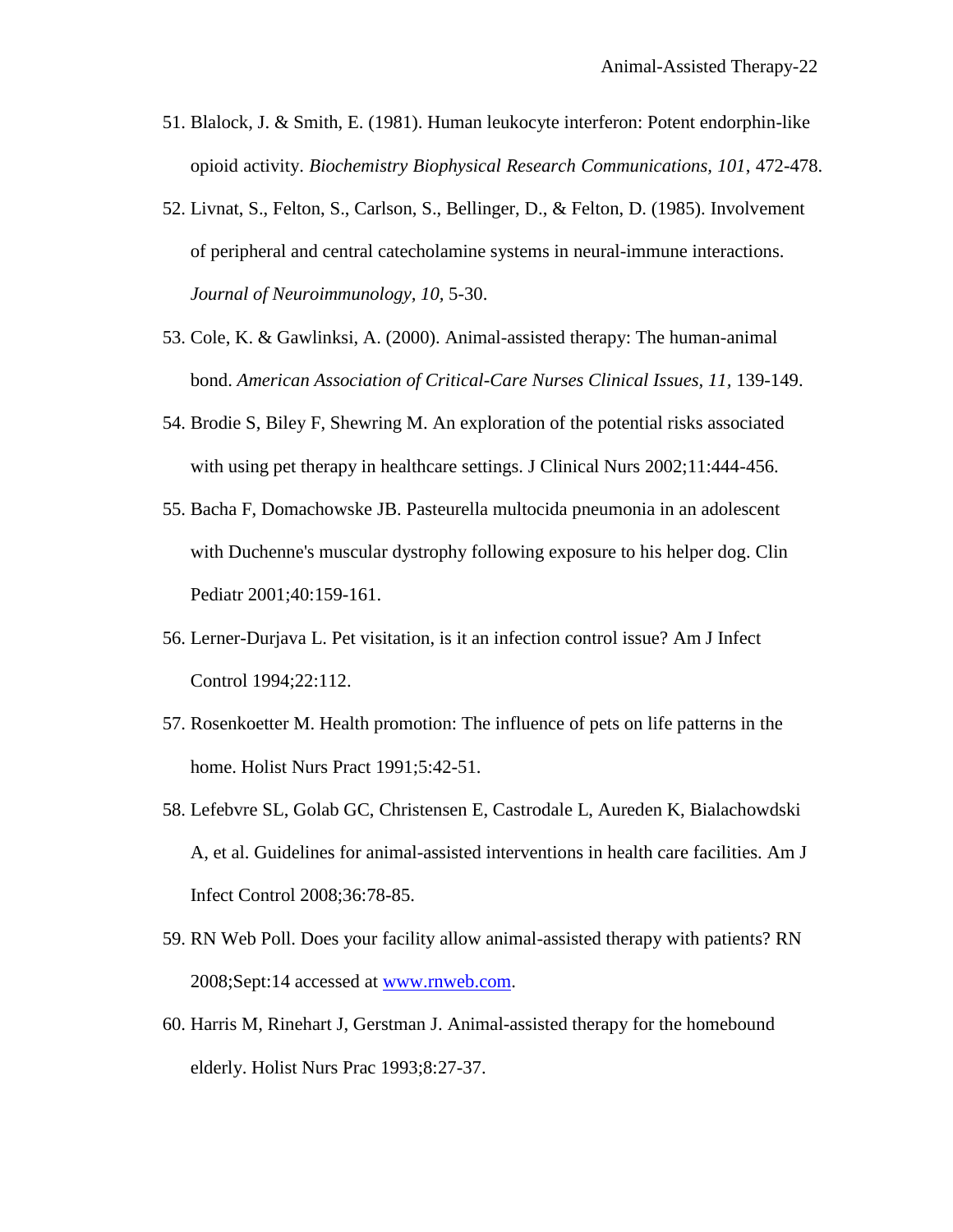| <b>Categorical Variables</b> | Intervention   | Control Group        | $\chi^2$ value | $\mathbf{p}$ |
|------------------------------|----------------|----------------------|----------------|--------------|
|                              | Group $(n=18)$ | $(n=39)$             |                |              |
| Males                        | 7              | 22                   | 1.51           | .172         |
| Females                      | 11             | 17                   | 1.51           | .172         |
| Have a pet at home           | 16             | 20                   | 7.49           | $.006*$      |
| Have previous                | 3              | $\overline{4}$       | 0.47           | .387         |
| experience with AAT          |                |                      |                |              |
| <b>Continuous Variable</b>   | Intervention   | <b>Control Group</b> | t-value        | p            |
|                              | Group $(n=18)$ | $(n=39)$             |                |              |
|                              | Mean [SD]      | Mean [SD]            |                |              |
| Age (years)<br>$\sim$ $\sim$ | 13.00 [4.01]   | 11.69 $[4.61]$       | $-1.04$        | .305         |

Table 1. Demographic comparison of intervention and control groups

 $*_{p<.05}$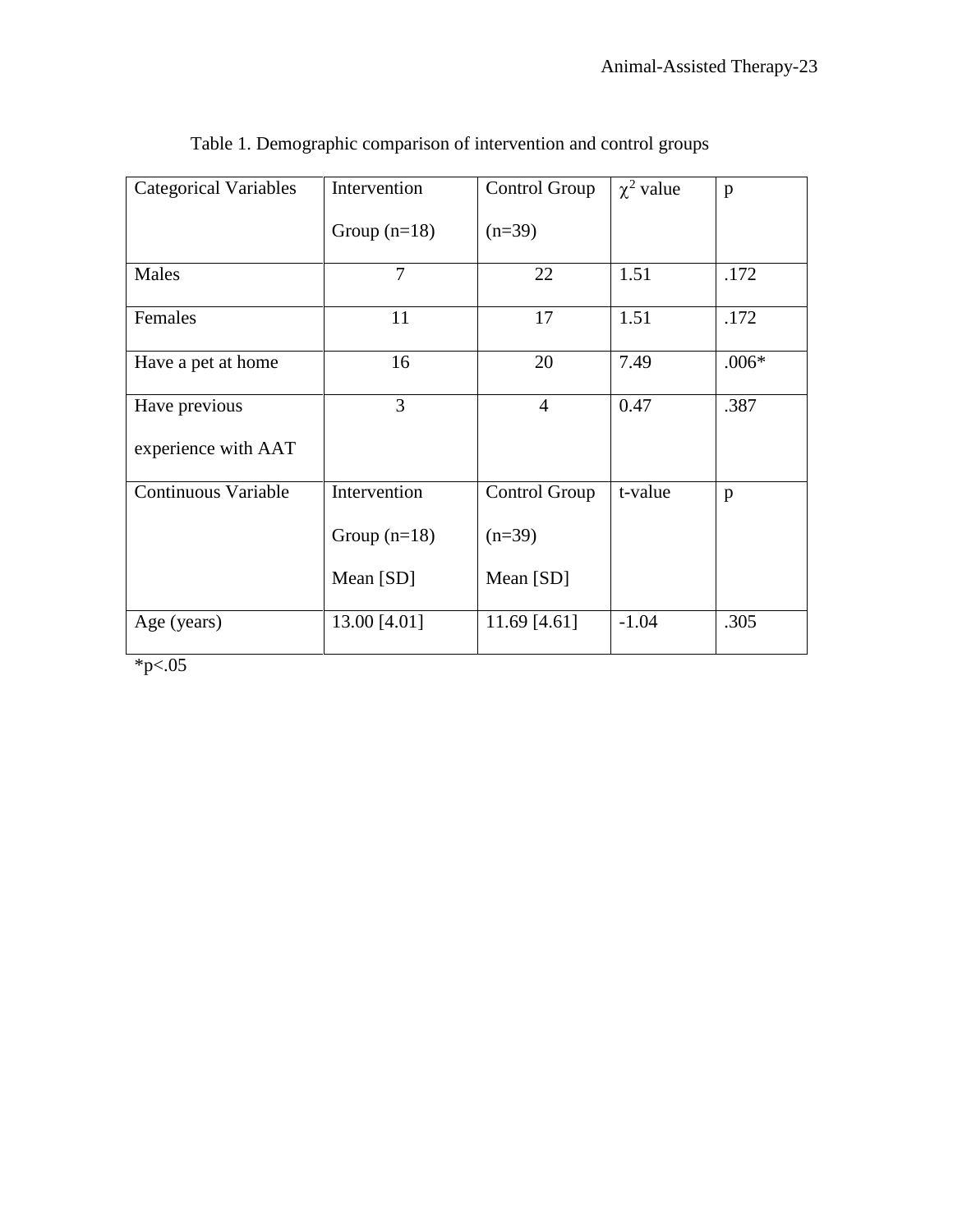| <b>Continuous Variables</b>          | Intervention   | Control Group   |         | p       |
|--------------------------------------|----------------|-----------------|---------|---------|
|                                      | Group $(n=18)$ | $(n=39)$        |         |         |
|                                      | Mean [SD]      | Mean [SD]       |         |         |
| Pre-pain score                       | 4.72 [2.22]    | 5.23 [2.53]     | 7.32    | .467    |
| Post-pain score                      | $3.11$ [2.45]  | 4.92 [2.99]     | 2.25    | $.029*$ |
| Pain difference score                | 1.61 $[2.06]$  | $0.31$ [1.34]   | $-2.68$ | $.006*$ |
| Pre-BP (systolic)†                   | 107.17 [11.24] | 115.00 [3.90]   | 2.09    | $.041*$ |
| Post-BP (systolic)                   | 108.00 [11.91] | 116.38 [13.05]  | 2.32    | $.024*$ |
| BP (systolic) difference             | $-.83$ [6.70]  | $-1.38$ [10.88] | $-.20$  | .845    |
| Pre-BP (diastolic)†                  | 57.72 [8.87]   | 63.15 $[10.10]$ | 1.96    | .055    |
| Post-BP (diastolic)                  | 58.61 [7.18]   | 63.28 [9.85]    | 1.80    | .077    |
| BP (diastolic) difference            | $-.89$ [6.60]  | $-.13$ [9.36]   | .31     | .757    |
| Pre-pulse/minute                     | 83.00 [24.97]  | 85.56 [23.38]   | .24     | .814    |
| Post-pulse/minute                    | 83.06 [24.50]  | 87.38 [26.45]   | .59     | .559    |
| Pulse difference score               | $-.06$ [5.91]  | $-2.82$ [10.06] | $-1.08$ | .285    |
| Pre-resp. rate/minute                | 20.72 [4.20]   | 19.74 [4.38]    | $-.79$  | .413    |
| Post-resp. rate/minute               | 18.50 [4.18]   | 19.92 [3.79]    | 1.28    | .207    |
| Resp. rate difference<br>2.22 [2.53] |                | $-.18$ [3.46]   | $-2.63$ | $.011*$ |

Table 2. Impact of AAT on pain and vital signs

 $*p<0.05$ 

† BP measured in mmHg